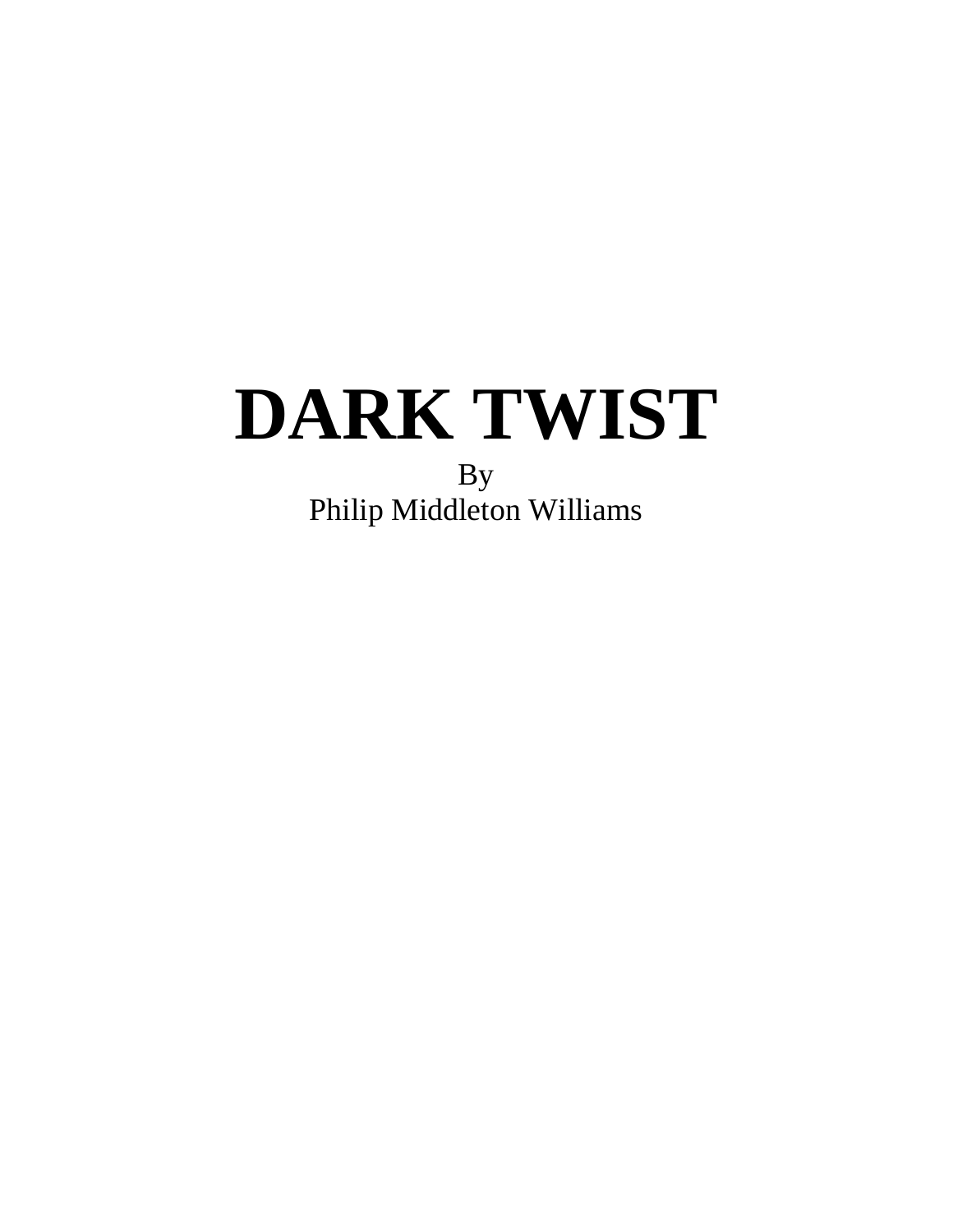#### © 2021 by Philip Middleton Williams

CAUTION: Professionals and Amateurs are hereby warned that performance of **DARK TWIST** is subject to payment of a royalty. It is fully protected under the copyright laws of The United States of America, and of all countries covered by the International Copyright Union (including the Dominion of Canada and the rest of the British Commonwealth) and of all countries covered by the Pan-American Copyright Convention, the Universal Copyright Convention, the Berne Convention, and of all countries with which the United States has reciprocal copyright relations. All rights, including without limitation professional/amateur stage rights, motion picture, recitation, lecturing, public reading, radio broadcasting, television, video or sound recording, all other forms of mechanical, electronic and digital reproduction, transmission and distribution, such as CD, DVD, the Internet, private and file-sharing networks, information storage and retrieval systems, photocopying, and the rights of translation into foreign languages are strictly reserved. Particular emphasis is placed upon the matter of readings, permission of which must be obtained from the Author in writing. The English language stock and amateur stage performance rights in the United States, its territories, possessions and Canada for **DARK TWIST** are controlled exclusively by Next Stage Press. No professional or nonprofessional performance of the Play may be given without obtaining in advance written permission and paying the requisite fee. Inquiries concerning production rights should be addressed to [licensing@nextstagepress.net](mailto:licensing@nextstagepress.net)

#### **SPECIAL NOTE**

Anyone receiving permission to produce **DARK TWIST** is required to give credit to the Author as sole and exclusive Author of the Play on the title page of all programs distributed in connection with performances of the Play and in all instances in which the title of the Play appears for purposes of advertising, publicizing or otherwise exploiting the Play and/or a production thereof. The name of the Author must appear on a separate line, in which no other name appears, immediately beneath the title and in size of type equal to 50% of the size of the largest, most prominent letter used for the title of the Play. No person, firm, or entity may receive credit larger or more prominent than that accorded the Author.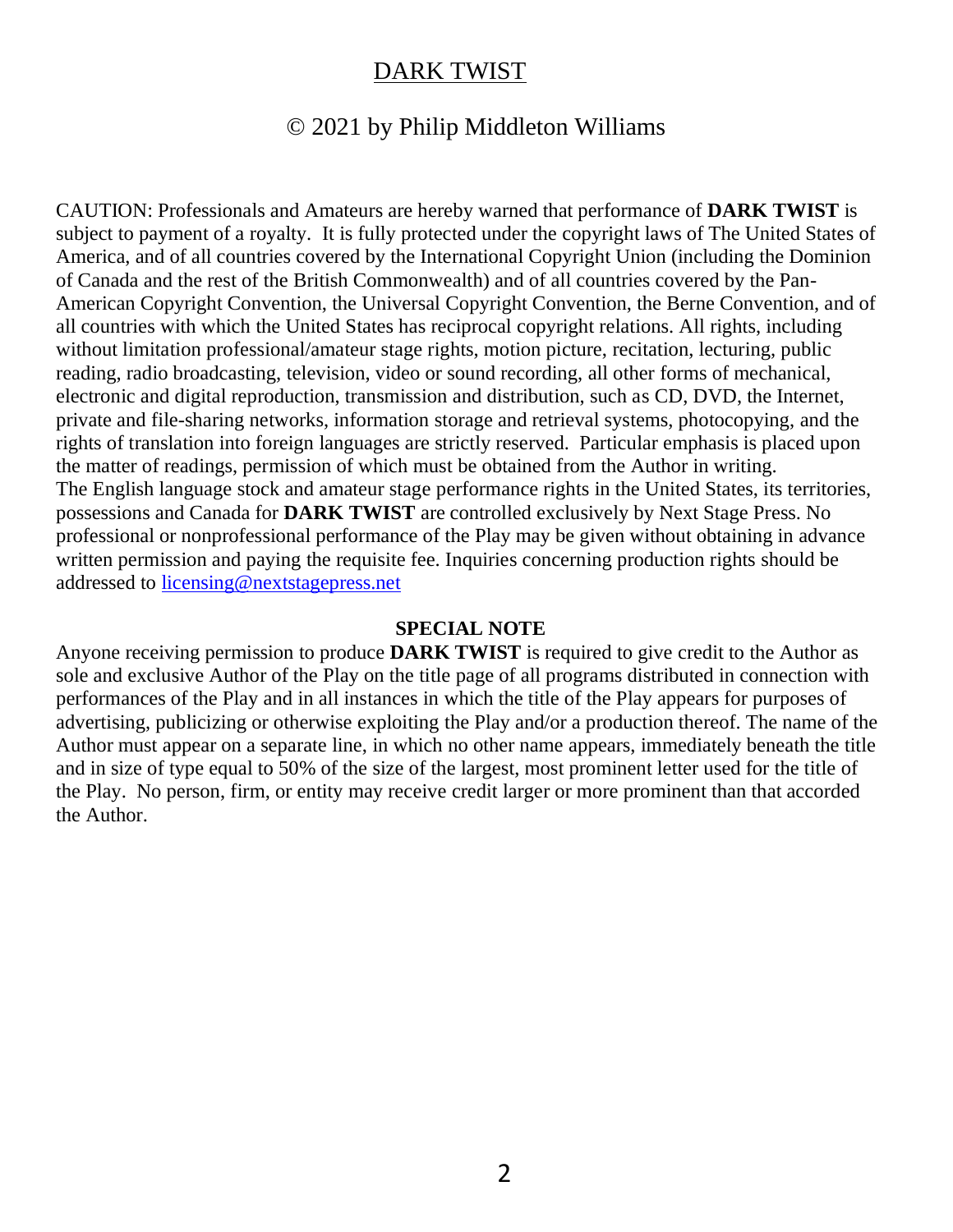*For the Class of 1971.*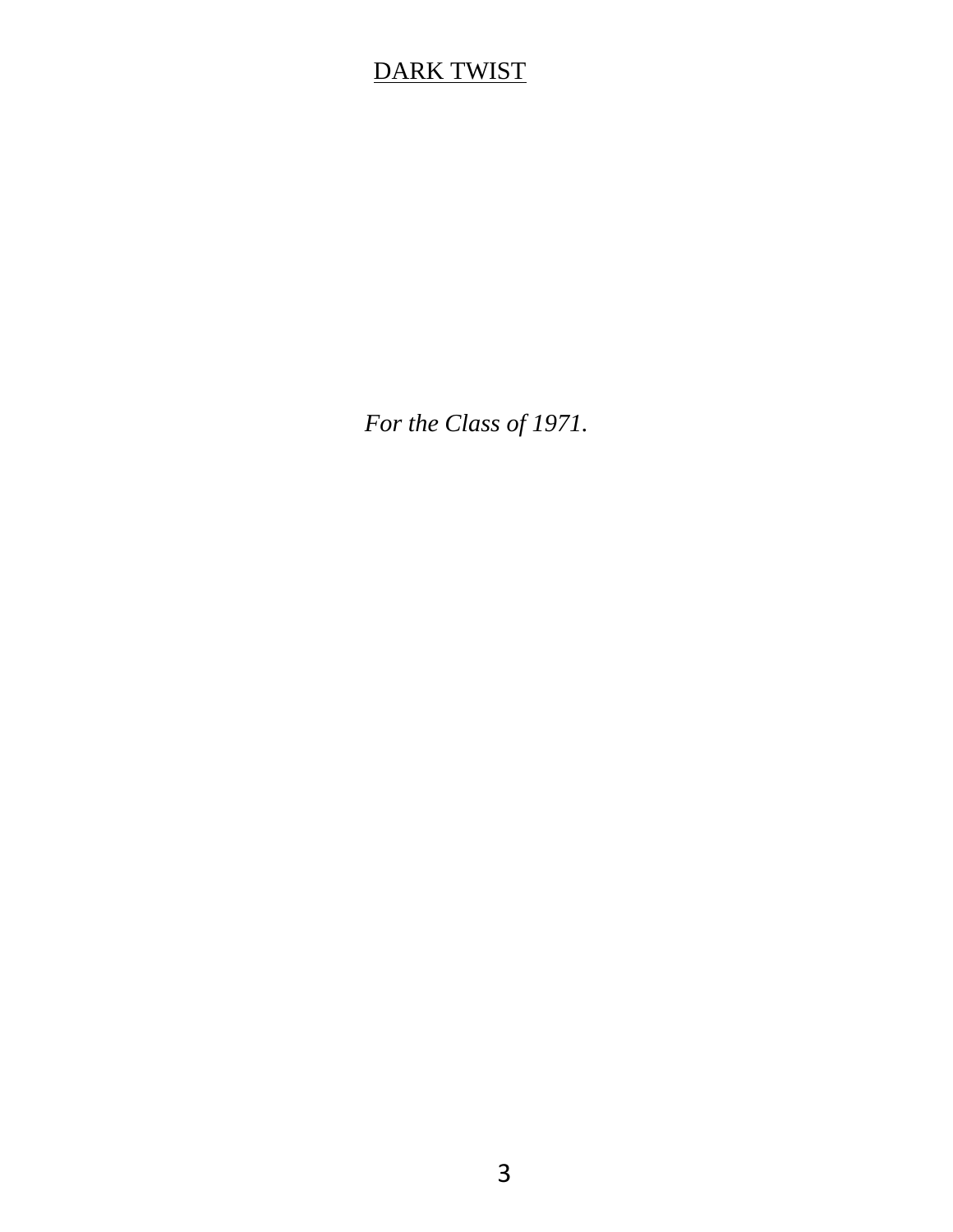#### **CHARACTERS:**

RICHARD BARLOW: Late thirties. Former student, now an English teacher. JEFF ARNOLD: Late thirties. Former student, now a science teacher. JORGE SALAZAR: Late sixties. Custodian. JIM ROBERTSON: Early sixties. Veteran teacher and Dean of Faculty. A STUDENT: Fourteen. Freshman.

#### **PLACE and TIME:**

The study hall at St. Edmund's School, somewhere in New England. Late August.

### **PRODUCTION HISTORY:**

An earlier version of **DARK TWIST** was first presented in a staged reading by Actors Ensemble Theatre at the Nomad Theatre in Boulder, Colorado, on March 2, 1986. Roles were read by Will York, David Cleveland, Bill Higham, and Army Armstrong, with stage directions by Geri Busse.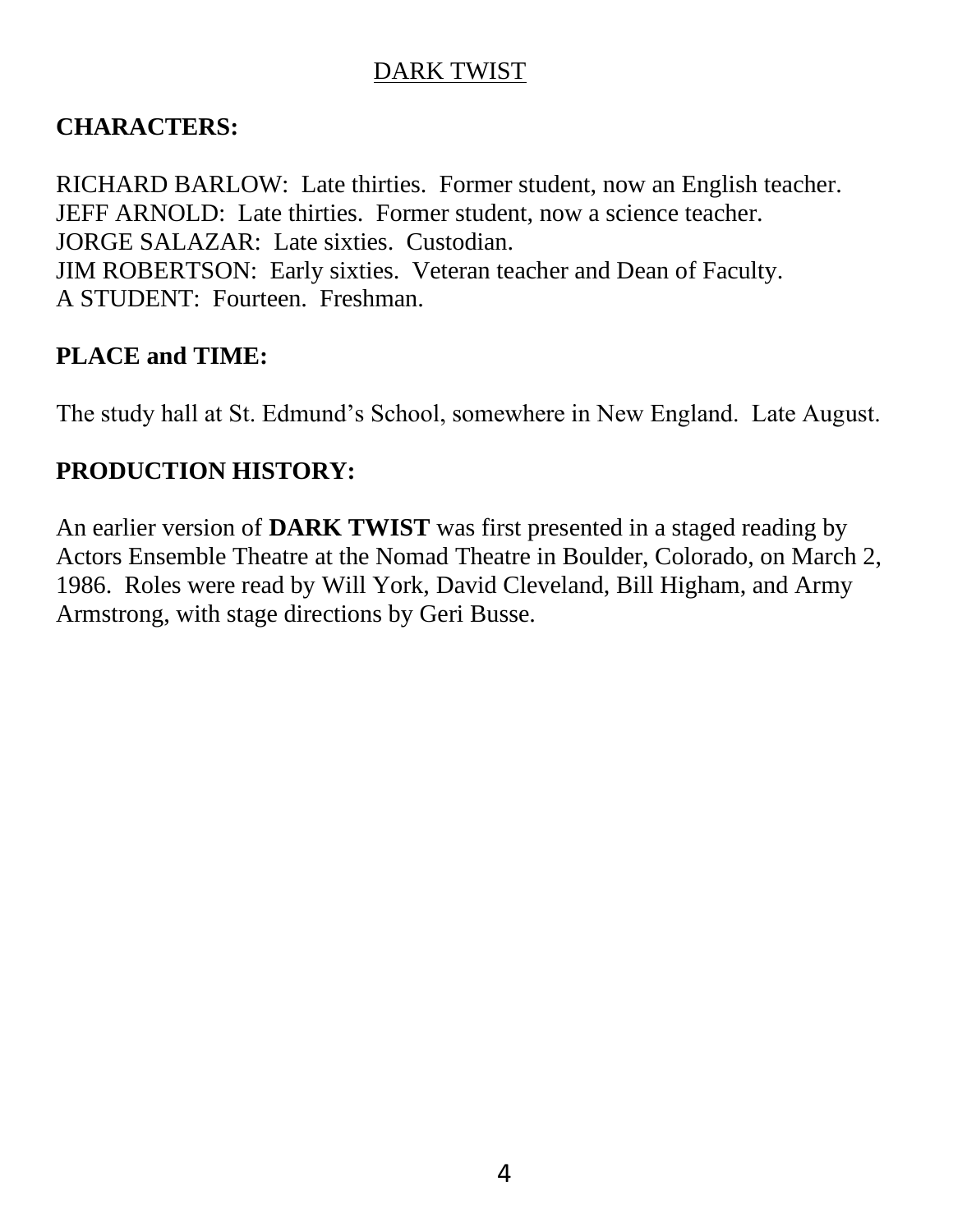# **DARK TWIST**

*The scene is the study hall in St. Edmund's School, a New England boarding school. The room is old and used. Up center is the front of the room where the proctor sits at a desk. The desk is mounted on a low dais. There is a blackboard on the wall behind the desk. On either side of the dais are arches leading out into a hall. To the left and right of the arches are large wooden plaques with names carved into them, dating as far back as fifty years. They hang like pictures. The stage left and stage right walls have windows in them. (At least one must be operable.) Beneath the stage right window is long window seat. The walls are divided by a wainscoting, painted light green above and dark green below. The paint is old, cracked, and peeling in spots. The room has five rows of desks. The desks are the kind in use in elementary schools in the late 1950's with the book storage area beneath the tops which opens up and a swivel seat attached to the base. There are as many desks as will fit on the stage and leave room for maneuvering. There are aisles between the rows of the desks. The desks themselves are worn and graffiti-strewn. The general feeling of the room is one of tiredness. It is used as a study hall, a meeting place, a movie theatre, and it has felt the tramp and tread of countless feet and haphazard care. The blackboard is scratched, and there is a layer of dust that is part of the furniture. At rise, it is midmorning on a late August day. Sunlight is coming through the windows, the light milky from the dirt on the windows and the haze outside. JORGE SALAZAR, a man in his late sixties wearing a maintenance worker's uniform, is walking around the room, inspecting the furniture, wiping his hand across the surface of one of the desks, seeing the dust on the windowsills. He takes out a small notebook, writes something in it, puts the book back, and takes out a pack of chewing gum. He slowly unwraps a stick, careful to deposit the wrapper in a trash can, and thoughtfully starts to chew. He looks around the room again, and is about to leave when he hears footsteps and voices approaching from off-stage. RICHARD BARLOW enters. He is in his late thirties, dressed in prep casual: button-down shirt, khakis, and loafers, followed by JEFF ARNOLD, also late thirties, dressed similarly. They are both carrying bookbags.*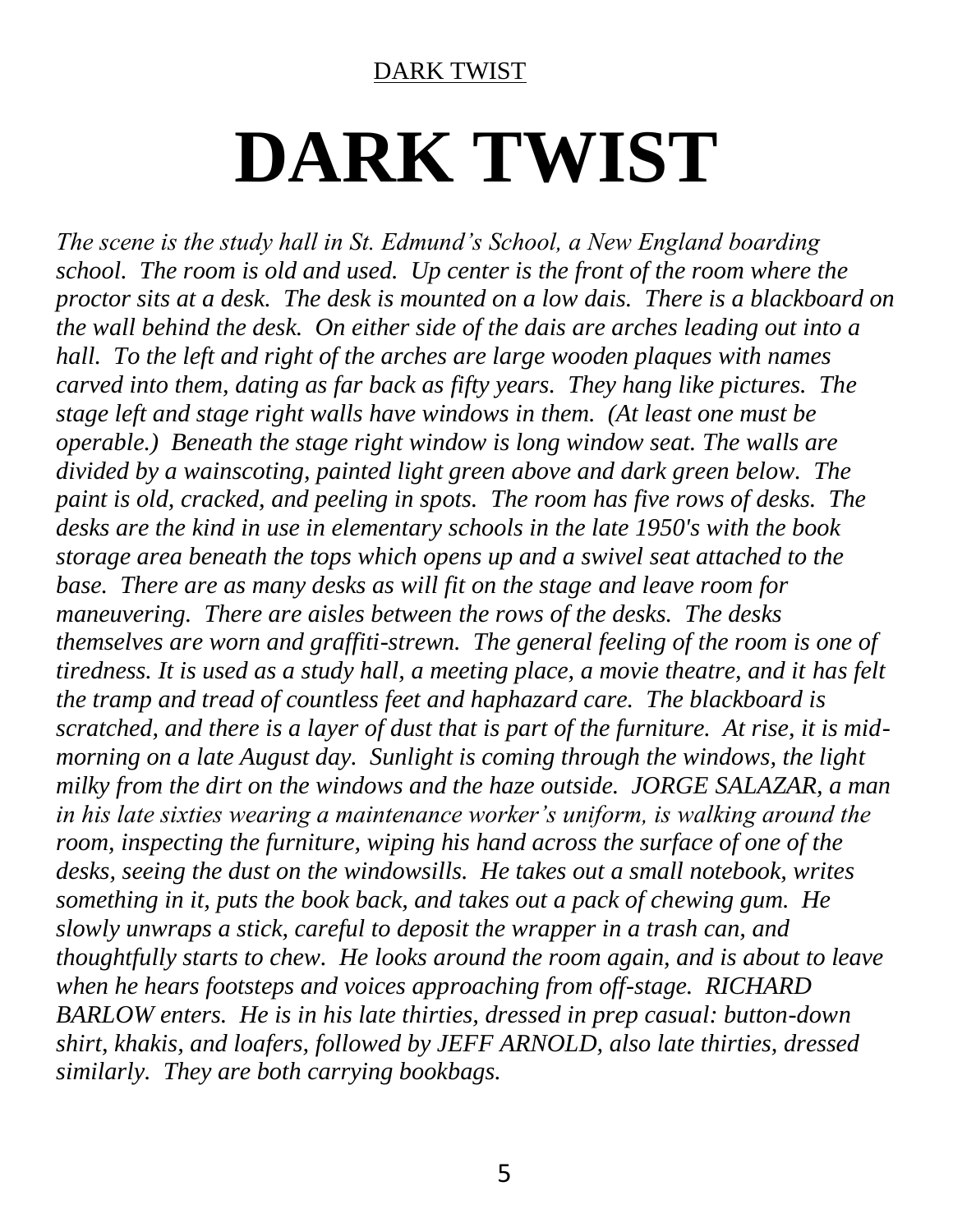**RICHARD.** So, I finally said, no, your daughter cannot play Sister Sarah Brown in Guys and Dolls. She can't act, and when she sang at her audition, three banshees got out of the business.

**JEFF.** Bet that went over well.

**RICHARD.** When I came back from spring break, the headmaster told me that my contract would not be renewed. Thank God; I was gonna quit anyway and go back to selling windows and doors. (*Richard looks around the room and sees Jorge.*)

Hello. (*Jorge nods and silently offers Richard a stick of gum.*) No, thanks. (*Jorge shrugs and exits.*) Oh, hail to thee, St. Edmund's, famed in song and story… Place hasn't changed.

**JEFF.** It seems smaller than I remember it.

**RICHARD.** It's all relative. You were a lot smaller twenty years ago.

**JEFF.** No, I'm pretty much the same size as I was then.

**RICHARD.** Well, then, maybe it has something to do with the time/space continuum.

**JEFF.** That doesn't even make sense.

**RICHARD.** How should I know? You're the physicist. You explain it. **JEFF.** It's uglier, too.

**RICHARD.** Holy Ned has not aged well. (*Jeff wanders over to the plaques.*) Your name is up there: Senior Prefect Allen Oscar Arnold. I'm impressed, Jeff. **JEFF.** So am I. Proof that you may not be able to fool all of the people all of the time, but you can keep them guessing.

**RICHARD.** I'm sorry I missed it. That would have been fun to see you running Student Council meetings, all serious and shit. Of course, you would never have lived up to the reputation of the guy who was Senior Prefect the year I was here. **JEFF.** Robert Deacon Alexander.

**RICHARD.** As I recall, when he wasn't scoring touchdowns, shooting threepointers, and sucking up to the faculty for letters of recommendation to Yale and Harvard, he was screwing anyone – male or female – between the ages of fourteen and forty who smiled at him. That was the rumor, anyway. I never really knew all the inside scoop. Spooges were left out of that kind of gossip.

**JEFF.** Spooge?

**RICHARD**. I was a spooge. One of the outs. That would have been me. (*Beat.*) So, how did you do as Senior Prefect? (*Richard goes to the desk on the dais and drops his bag on it. He sits in the chair.*)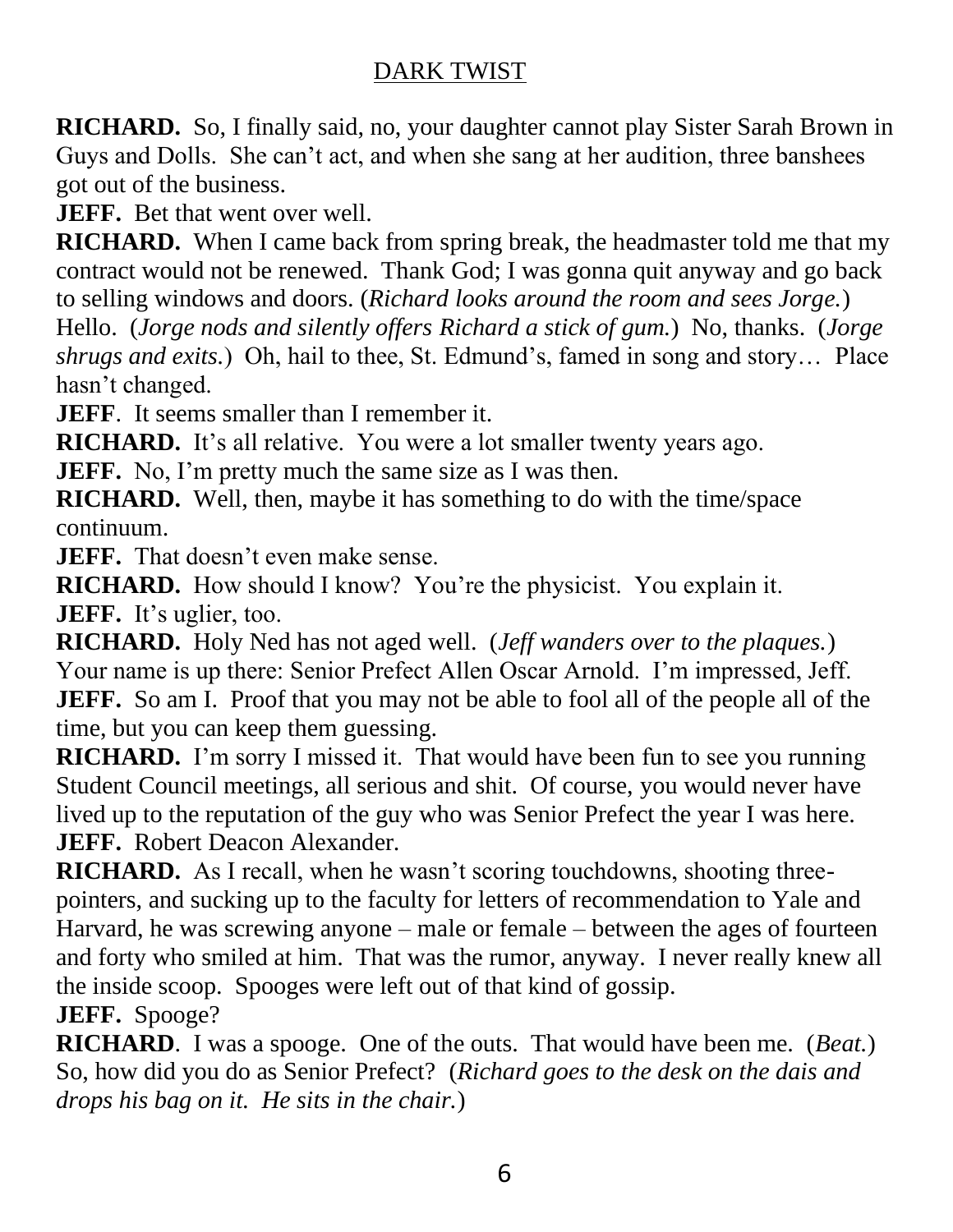**JEFF**. I don't remember.

**RICHARD**. That well, huh?

**JEFF**. To be honest, I don't remember my last two years here.

**RICHARD**. Seriously?

**JEFF.** Well, I can remember some things, like incidents and certain people, but the whole thing… it isn't there.

**RICHARD**. Damn. I'm glad I left when I did.

**JEFF**. So am I.

**RICHARD**. Gee, thanks.

**JEFF**. I didn't mean it that way. You were smart. You made a good move. **RICHARD.** Ironic to hear that flunking out of a prep school was a smart move. (*Richard gets up from the desk and walks among the student desks. He stops at one.*) This was it. This was my desk. My initials are probably carved in here somewhere. I sat here day and night for almost a year. Remember how it went? If your grades weren't above a certain GPA, you went to study hall, and I was assigned to study hall during every free period for the entire school year. I loved it. I read, I wrote, I daydreamed. Anything but study. I must have read The Great Gatsby ten times that year. I could recite passages from memory. I still can. When I wasn't doing that, I wrote short stories, letters that were never sent, and there was a period of time when I spent several nights trying to find rhymes for words that they said wouldn't rhyme, like "orange." That was my escape. It may not seem like much, but when you're a scrawny little geek with thick glasses, the complexion of a pizza, and a nickname derived from an article of clothing, anything that took me away from here was a blessing.

**JEFF.** Dickie. It's not such a bad name.

**RICHARD**. Then you are welcome to it. No one has called me that since I left here. Not even my family.

**JEFF**. Why?

**RICHARD**. Because when you are fifteen years old and very aware of the fact that you're gay, being called little Dickie is a little too on the nose, okay? Fortunately, thanks to good genetics, I was able to grow out of it, shall we say.

**JEFF**. Okay, I get it.

**RICHARD**. Yeah. It's Richard. Speaking of nicknames, how did you get Jeff out of Allen Oscar Arnold?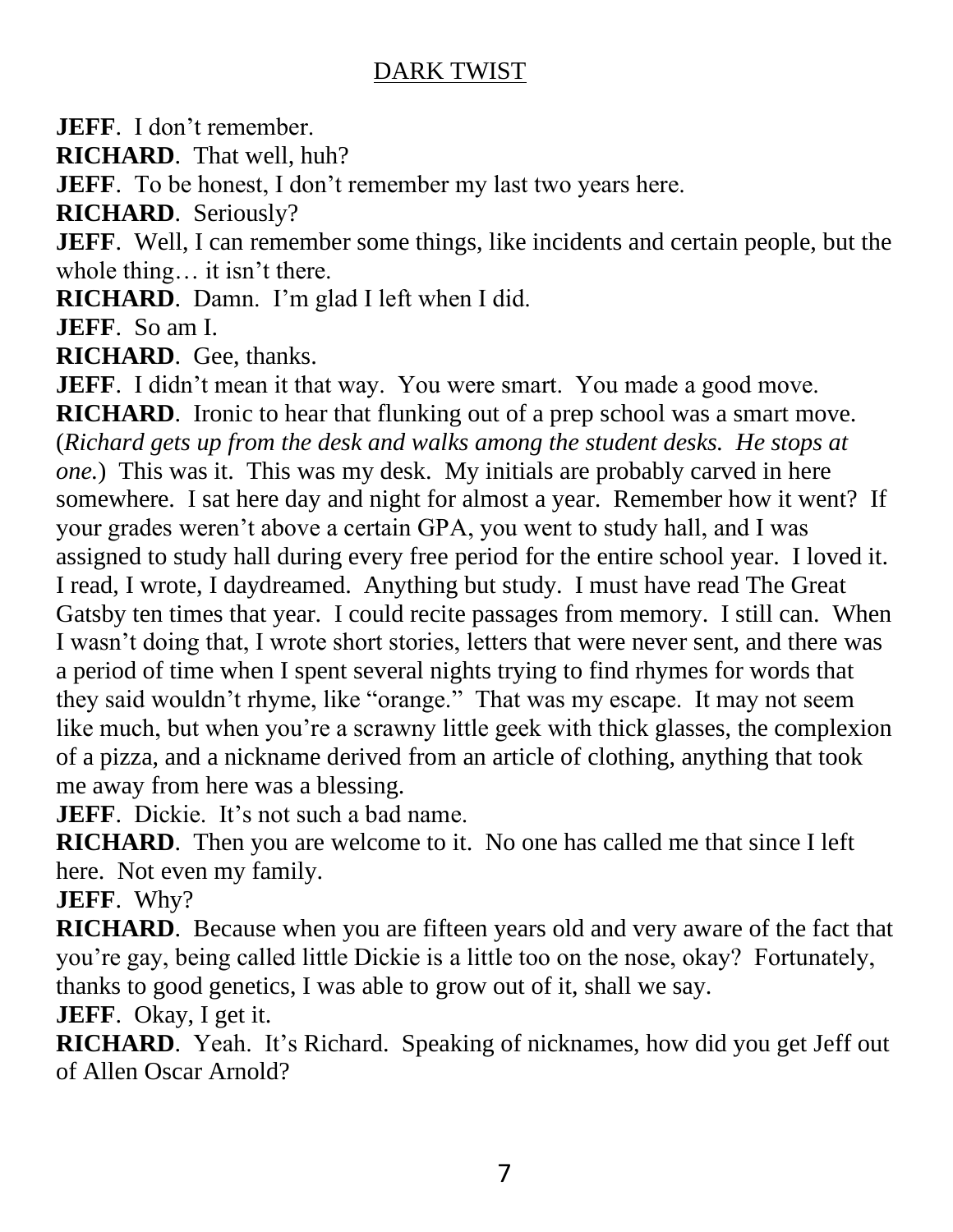**JEFF**. Allen from my father, Oscar from my grandfather. Jeff was from my mother who thought that a baby with either name sounded too affected. Maybe she thought it was manly. Little did she know.

**RICHARD**. And you've never used the real names.

**JEFF**. Well, on things like my driver's license and diplomas, yes. But no one's ever called me Allen more than once, and it's usually the lady at the DMV.

**RICHARD.** I thought people from Darien, Connecticut were proud of their names; names like Brandon or Hunter or Stewart… Sometimes all at once. Brandon Hunter Stewart.

**JEFF.** It helps if it's followed by a Roman numeral. Brandon Hunter Stewart the Third.

**RICHARD**. A three-sticks, huh?

**JEFF.** I know a guy who's an eighth.

**RICHARD**. Seriously?

**JEFF.** Henry Wadsworth Thompson Vee-Eye-Eye-Eye.

**RICHARD**. Henry the Eighth. How many wives?

**JEFF**. The usual; the trial run, and then the real one with the rich father and the house in Palm Beach. We called him Harry Eight. (*Jeff goes to the desk, looks around, stops at one.*) This was mine.

**RICHARD**. Why did you have a desk? You could have studied in your room. Your grades were good.

**JEFF.** I had Pete. Remember him?

**RICHARD**. Oh, yeah…

**JEFF.** Peter MacGregor Lockhart. Hyperactive. People in the room day and night, partying, talking, playing music.

**RICHARD**. And here I thought you were the center of that.

**JEFF**. So did everyone else. So did I, for a while. But I remember one weekend when there was a football game. Everybody went out to cheer on the team. The dorm was empty. On the way out, though, I went past your room and heard music. You were in there listening to records by yourself. I stood outside your door for almost three minutes trying to get up the nerve to knock. I really envied you your privacy.

**RICHARD.** Do you remember the album?

**JEFF.** Sergeant Pepper's. Second side.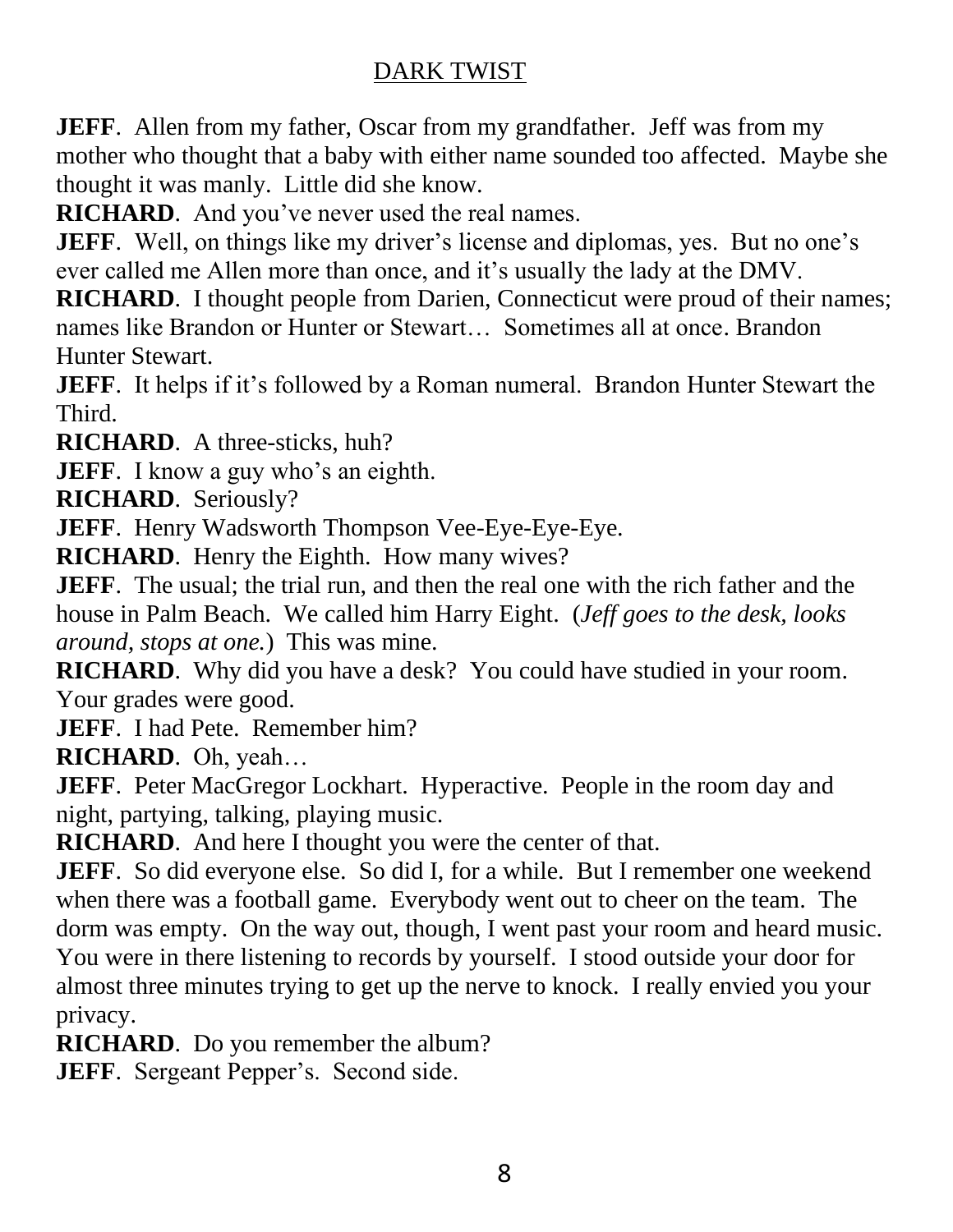**RICHARD.** I still have that album. Vinyl forever. But you didn't knock; you went out to the game. I could see the field from my room. I saw you out there, hanging out with the rest of the guys. People liked you, Jeff. You were popular. (*Jeff shrugs.*) Did you know I was coming back to teach here?

JEFF. No, I didn't know.

**RICHARD**. Surprised you?

**JEFF.** Yeah. I would have thought this would be the last place you'd want to teach.

**RICHARD**. I'm surprised you remembered me. (*He goes back to the proctor's desk and sits.*) For the life of me, I can't remember the name of the teacher who sat here on Wednesday nights. He was short, kind of bald, had a rather nice face. Taught French to the upperclassmen.

**JEFF**. Portis.

**RICHARD.** Portis. That's it. He drove a red Honda. One night he noticed that I was deep into Gatsby, and he probably noticed that I had been reading it for a month. He got up and came down to my desk…. (*Richard gets up and walks down to his student desk.*) Leaned over and said in a whisper, "Is that an assignment, Mr. Barlow?" (*He sits at the student desk, looking up at the imaginary Mr. Portis.*) I mumbled, "No, sir." I waited for him to do or say something. Instead, he smiled, patted me on the shoulder, went back and sat down. (*He returns to the proctor's desk.*) I never forgot that moment of kindness.

**JEFF.** Just his name. He died a year later.

**RICHARD**. How?

**JEFF.** Rolled his car. He was shitfaced.

**RICHARD.** I'm sorry to hear that. But I do remember some of the other teachers. Mr. Dodd.

**JEFF.** Algebra. Retired ten years ago.

**RICHARD**. Mr. Mead.

**JEFF.** Earth science. Fired for smoking pot in his apartment.

**RICHARD**. Mr. Deane.

**JEFF.** History. Chewed rubber bands every time he tried to give up smoking.

**RICHARD**. I hated him.

**JEFF**. Me too.

**RICHARD**. Is he dead yet?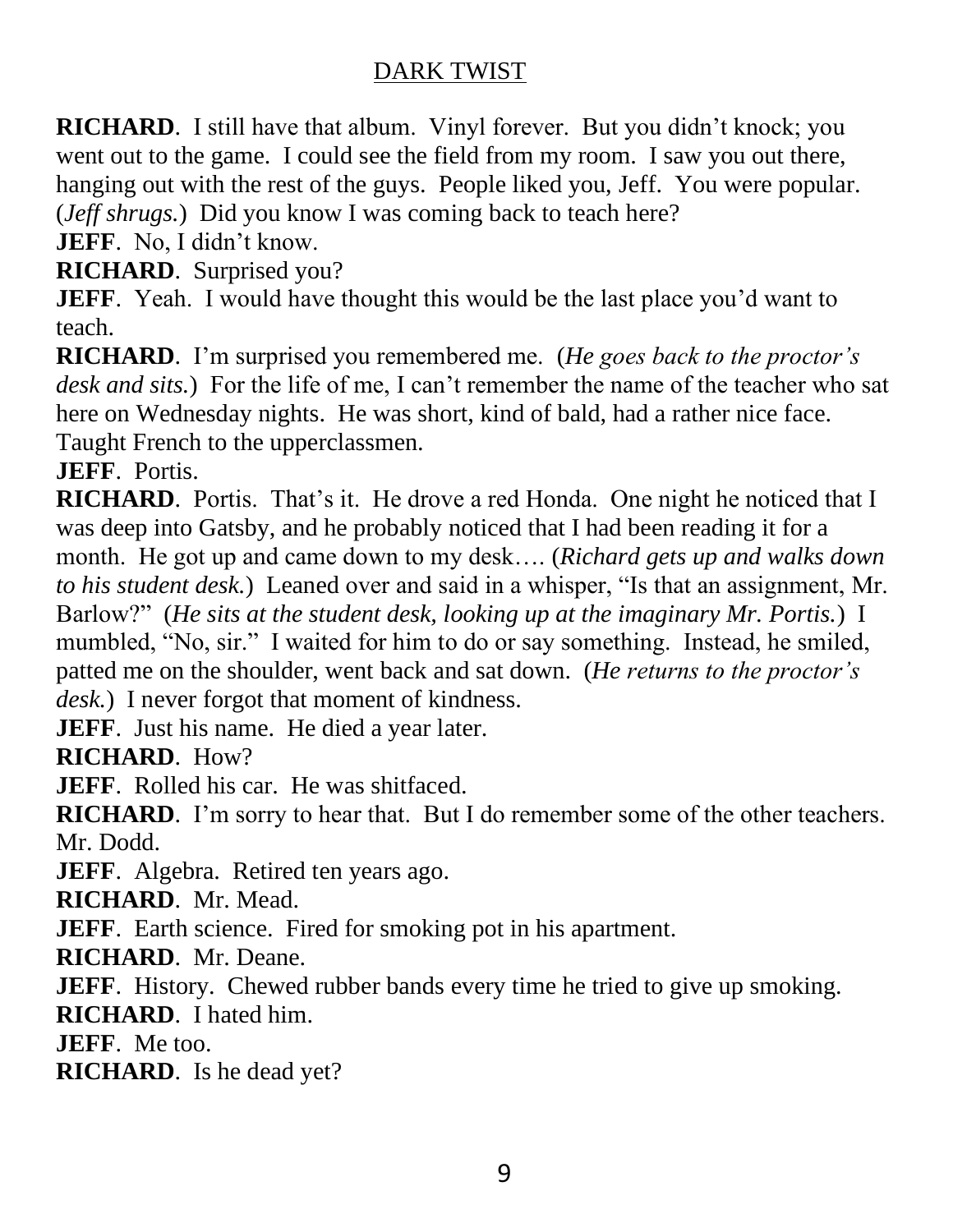**JEFF**. Hardly. He interviewed me for a job at the school where he's now the headmaster. I didn't get the job, obviously.

**RICHARD.** Why? He carries some sort of grudge against you? What for? **JEFF**. No, I turned him down. I just couldn't see myself working for him. And if you're going to have someone around from your past, it's a good idea to have them on your side.

**RICHARD**. He loved to torment me in class.

**JEFF.** I remember. Better you than me.

**RICHARD**. Oh, gee, thanks.

**JEFF**. You were an easy target. Or easier, at least. Anything he didn't do to you he did to the rest of us.

**RICHARD.** It would have helped if I'd have occasionally done an assignment.

**JEFF**. Not just that. You were different. You stood out. You were from someplace else. You had an accent.

**RICHARD.** Accent? I'm from Ohio. We don't have accents. What about his Beacon Hill drawl? What about yours?

**JEFF.** You were the only kid from your town. From your state. There were three other guys in our class from Darien. I fit in.

**RICHARD.** (*With Boston Brahmin accent.*) Tell me, Mr. Arnold, how many troops did the Union Army have at Shiloh?

**JEFF.** (*Chuckling.*) Yeah, he sounded exactly like that.

**RICHARD.** (*Continuing with the accent.*) Sounded like what, sir? I've asked a question: how many Union soldiers fought in the battle of Shiloh?

**JEFF.** (*A bit startled but picking up on the game.*) Uh, I don't recall.

**RICHARD**. Beg pardon?

**JEFF.** I don't recall, sir.

**RICHARD**. And why not?

**JEFF**. Uh…

**RICHARD.** Could it be that we didn't finish our little assignment last night? Forgive me, Mr. Arnold. Forgive me, class. I had no idea that an assignment of such great magnitude would impose such a burden that you would find it impossible to finish. Or start. Now, was it that difficult?

**JEFF**. No, sir, I just –

**RICHARD**. Mr. Powell, did you finish the assignment? Good. Mr. Block? Good. Mr. Ames? Excellent. Mr. Barlow? Mr. Barlow? Don't blush, Mr. Barlow, I'm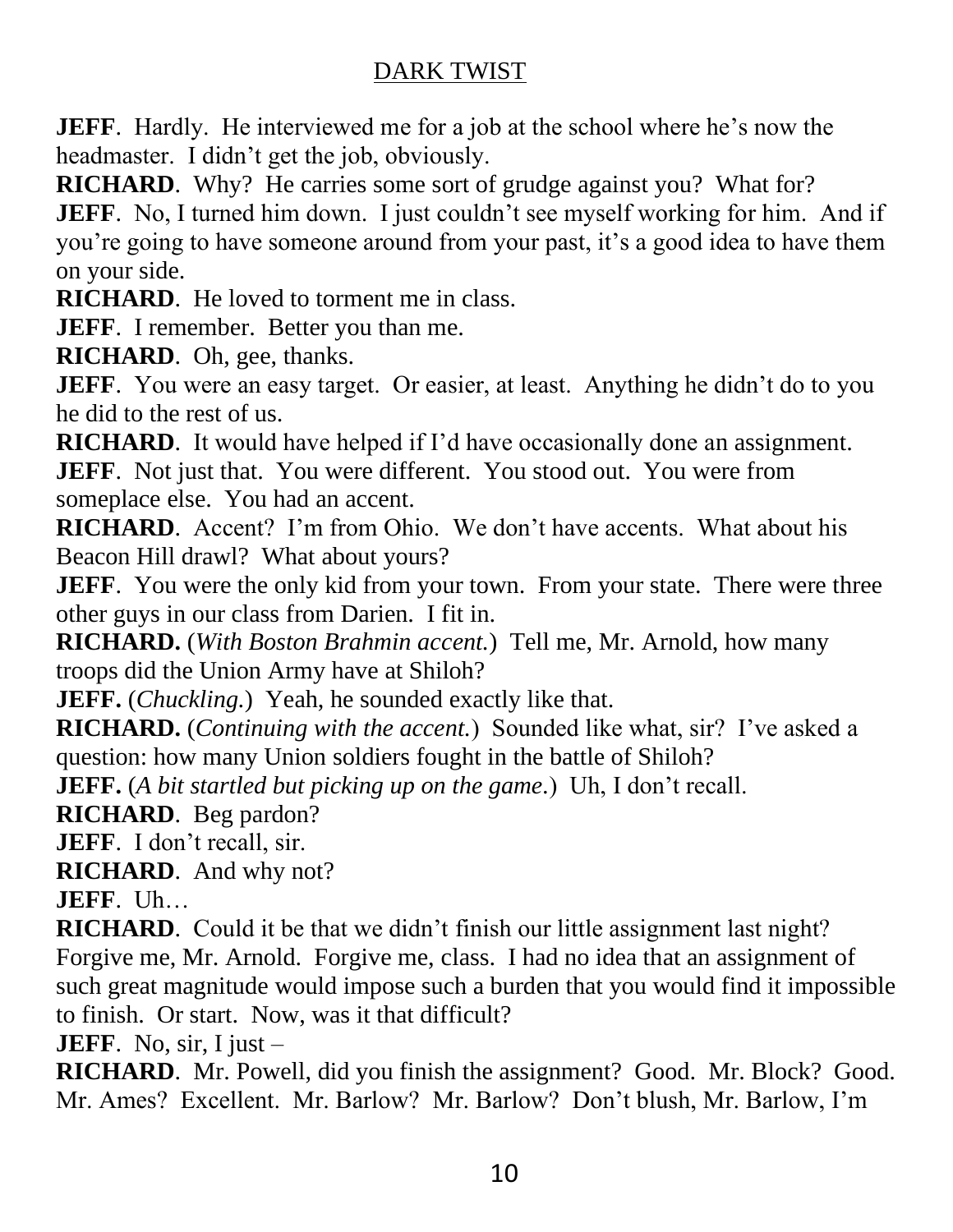sure you had time to finish the assignment. No? Hmm. It seems that you and Mr. Arnold have something in common, don't you think, eh? Mr. Arnold, will you please take out the textbook and discover the answer to the question. Hands down, class, let him squirm on his own. Mr. Barlow. Come here please. Now. Why didn't you finish the assignment? Ah, your algebra. You were trying to finish that. Now, which do you consider to be more important: history or algebra? Oh, you do, eh? Been having a bit of trouble with the old quadratic equation, are we? Didn't they teach you than back in Iowa? Oh, excuse me; Ohio. Well, Mr. Barlow, I think you'd better consider rearranging your priorities. We here at St. Edmund's have a lot of expectations for our students. Frankly, I don't see how you're going to measure up to them if you don't work at getting first things first. You won't amount to much more than being an auto mechanic if you don't. Sit down. Mr. Arnold, what is the answer? (*Beat. Richard shakes his head as if to vanquish the memory.*)

**JEFF**. God, I remember that.

**RICHARD.** Not exactly word for word, but close enough to still keep me awake at night.

**JEFF**. He was a shit. Still is. During our interview he asked me what I knew about Herman Melville. I told him that unless Melville won the Nobel Prize for physics, I didn't know anything about him.

**RICHARD**. Melville? For God's sake. Melville was an obsessive little man with a knack for stretching metaphors and a hankering for well-built young men.

**JEFF.** How Deane ever got to be a headmaster is beyond me.

**RICHARD**. I think it was him who made up my mind for me.

**JEFF**. To do what?

**RICHARD.** To prove him wrong. Goddam if it wasn't his sneering little remark and wimpy face that came back to me every time I thought about quitting grad school. When you get right down to it, I have that little shit to thank for the drive to get my PhD. Don't ever tell him that.

**JEFF**. Secret's safe with me.

**RICHARD**. I'd love to walk up to him some day and say (*Assuming a hillbilly accent.*) How ya doin' Deaneo, ya old fart. Remember me? Little Dickie? Well, it's Dr. Richard Barlow now. By the way, didja ever go back for your masters? No? Sorry 'bout that. Guess it takes rearranging our priorities, don't it? **JEFF**. You'd do that, wouldn't you?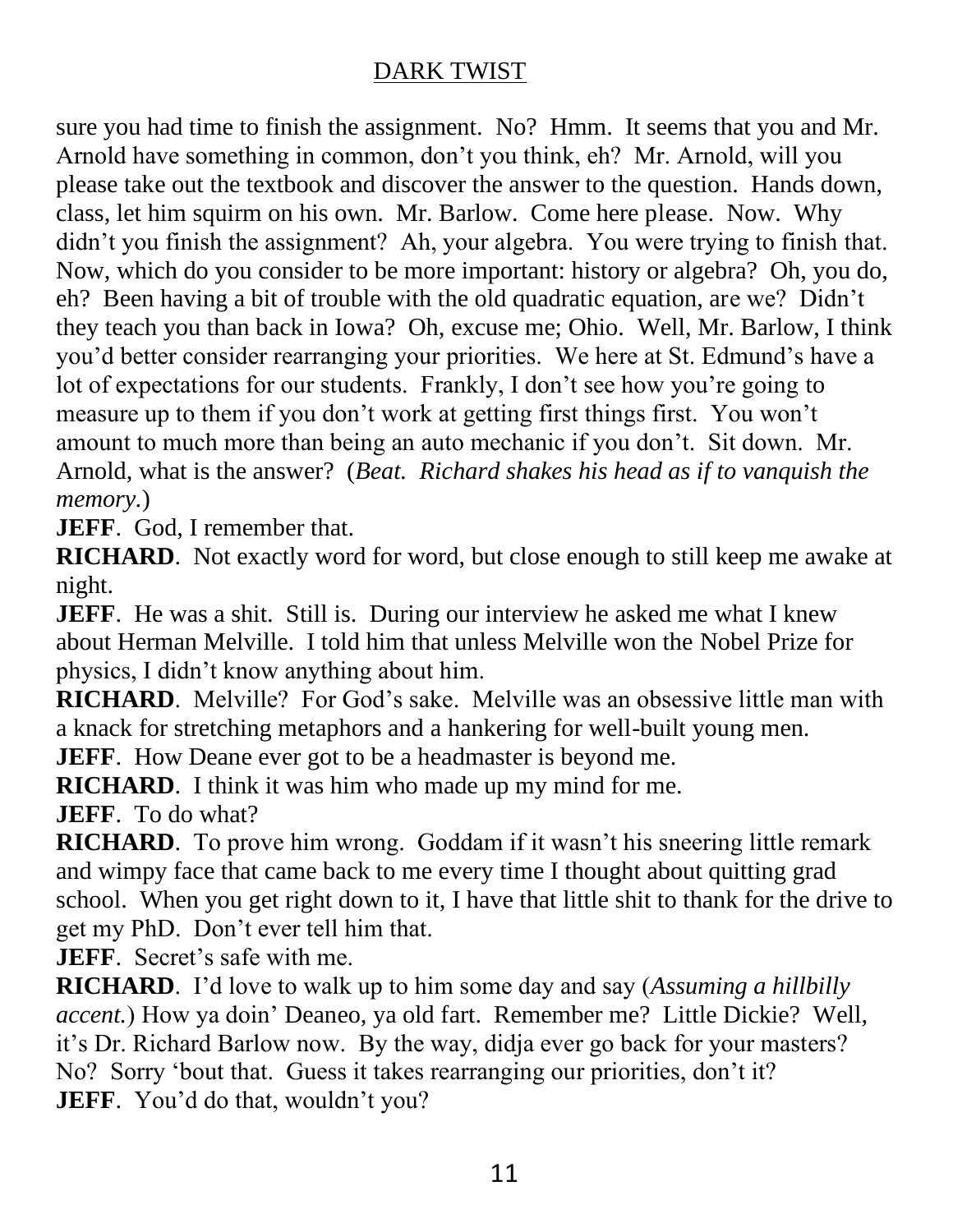**RICHARD.** In my dreams. In reality, I'd be polite and he'd be the same as he always was. And as we said goodbye, we'd both shake our heads and wonder what became of each other. (*Jeff goes to the blackboard and picks up a piece of chalk. He begins to draw a complex atomic structure.*) What are you doing? **JEFF**. Dr. Hawley.

**RICHARD.** (*Terry-Thomas accent.*) I say, old chap, do you mind awfully if I ask what the bloody hell you're playing at?

**JEFF.** (*Same accent.*) By Jove, I'd be absolutely delighted to explain. (*Gesticulating wildly.*) Now, this is the proton… or is it the neutron? Doesn't matter, it's all in the textbook. Now, you chaps had better get this down because it will be on the next examination, eh what? Now, here is the basis of life, of all existence, of all matter… and of all anti-matter, for that matter. Oh, I say, small joke there. Haw.

**RICHARD**. Ah, good one. (*Jeff puts down the chalk. Beat.*) Go on, you nailed him.

**JEFF**. I liked him.

**RICHARD**. He was a pompous old man who was denied tenure at Harvard. **JEFF.** I did well in his class.

**RICHARD**. You liked someone because you got good grades from him? **JEFF**. No. I liked him because he knew his stuff and he taught it well. I learned from him. I learned to understand science, and his class in physics was a revelation to me. His letter of recommendation got me into college, and his encouragement got me into grad school. When he decided to retire last year, he recommended me for the job. And here I am.

**RICHARD.** That was it? You gave up a six-figure income with a major defense contractor because the poster child for absent-minded professors asked you to? You owe him that much?

**JEFF.** This place is insulated. It's secure.

**RICHARD**. It's a boarding school for the one-percent, founded on the traditions and ideals as old and as bigoted as the best times of the Victorian era. It is one of the last all-boys schools in the country. None of these boys will ever have to work a day in their life if they don't want to. It has no contact with reality.

**JEFF.** Well, I have had my fill of reality. I've spent the last ten years working on nuclear weapons research. I may not remember the body count at Shiloh, but I can tell you exactly how many grams of plutonium it will take to blow up any given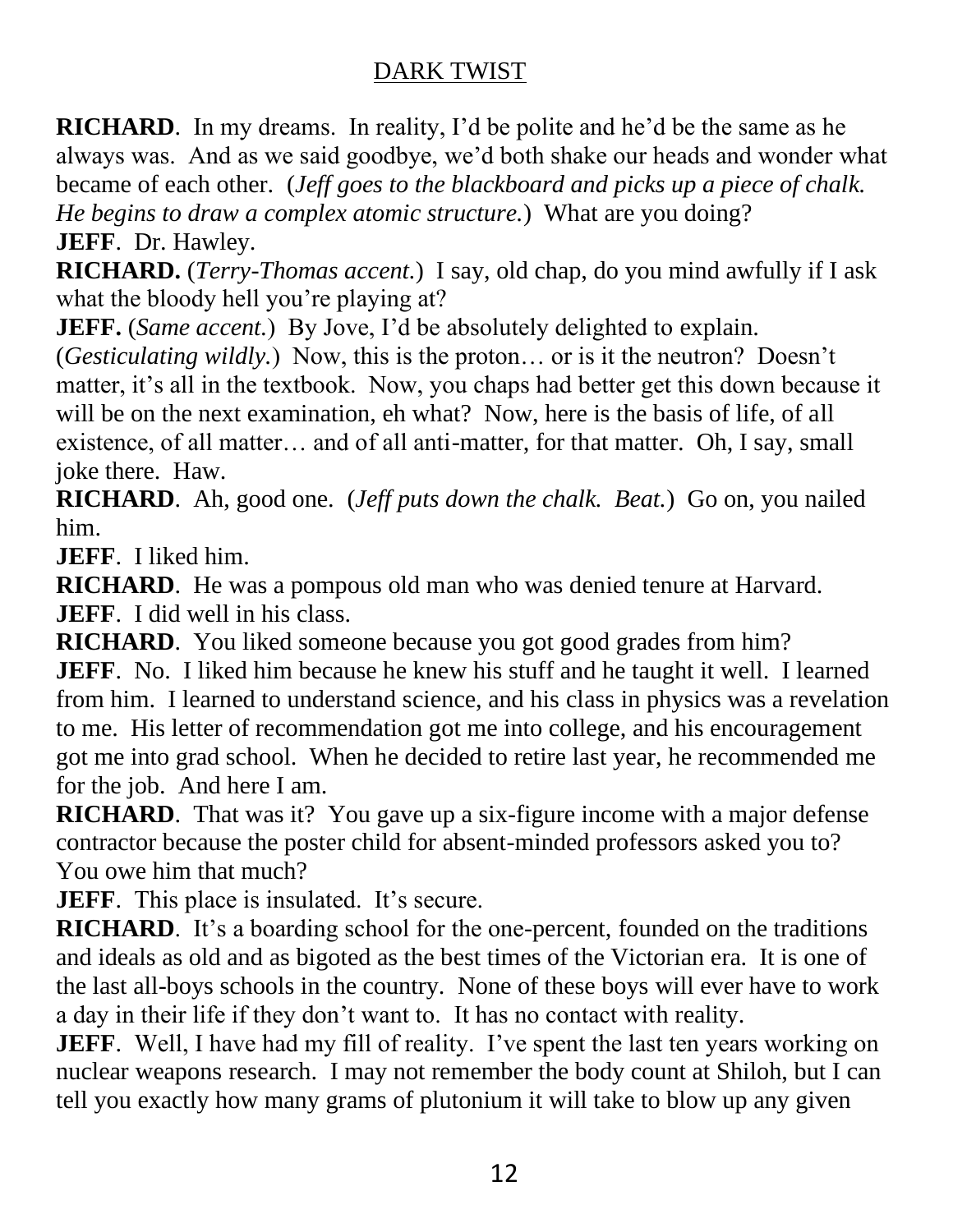city. It got so that I could be quite entertaining at cocktail parties, amusing the guests with numbers and statistics regarding death and destruction that were quite staggering. I have a high security clearance, and the honor of being interrupted in the middle of getting laid by a midnight call from the White House. And then…(*Beat.*)

**RICHARD**. And then…?

**JEFF**. I was working at our lab out at Los Alamos in New Mexico. I had a nice little house; I was even starting to have a social life again. One day I took a trip to a nearby Native American site called Bandelier. There, less than five miles from the birthplace of the atomic bomb and weapons that could end life on this planet in one big bang, were the remains of a civilization that was older than Christianity. Two days later, Dr. Hawley called and told me he was retiring and the job was mine if I wanted it. I considered it a sign. And a little Victorian tradition sounds very comforting now.

**RICHARD**. How long will you stay?

**JEFF**. Until I'm ready to go back. I'm on indefinite leave. What about you?

**RICHARD**. No more than three years, tops.

**JEFF.** Why only three?

**RICHARD**. I came here as a freshman, expecting to graduate in four years. I left after one. I have some unfinished business here.

**JEFF.** You're wasting your time. Most of the people who were here twenty years ago are gone.

**RICHARD**. You're here. James Gilman Robertson is still here. Besides, the score I have to settle isn't with someone else. It's with me. I don't like to lose.

**JEFF.** You're teaching English.

**RICHARD**. Yep.

**JEFF.** But you have a PhD in theatre, right?

**RICHARD.** (*Deadpan.*) I'm a doctor of theatre. I can cure a ham.

**JEFF.** (*Chuckling.*) Ah, good one. But I never imagined you as a theatre person. Acting and all that.

**RICHARD**. No, I never trod the boards after undergrad. My degree is in playwriting and dramatic lit. But there's not a lot of steady work for a playwright. I'd have better luck getting a job as a shepherd. Besides, to this place, English and theatre, it's all the same. Words, words, words.

**JEFF**. I don't remember you doing theatre here.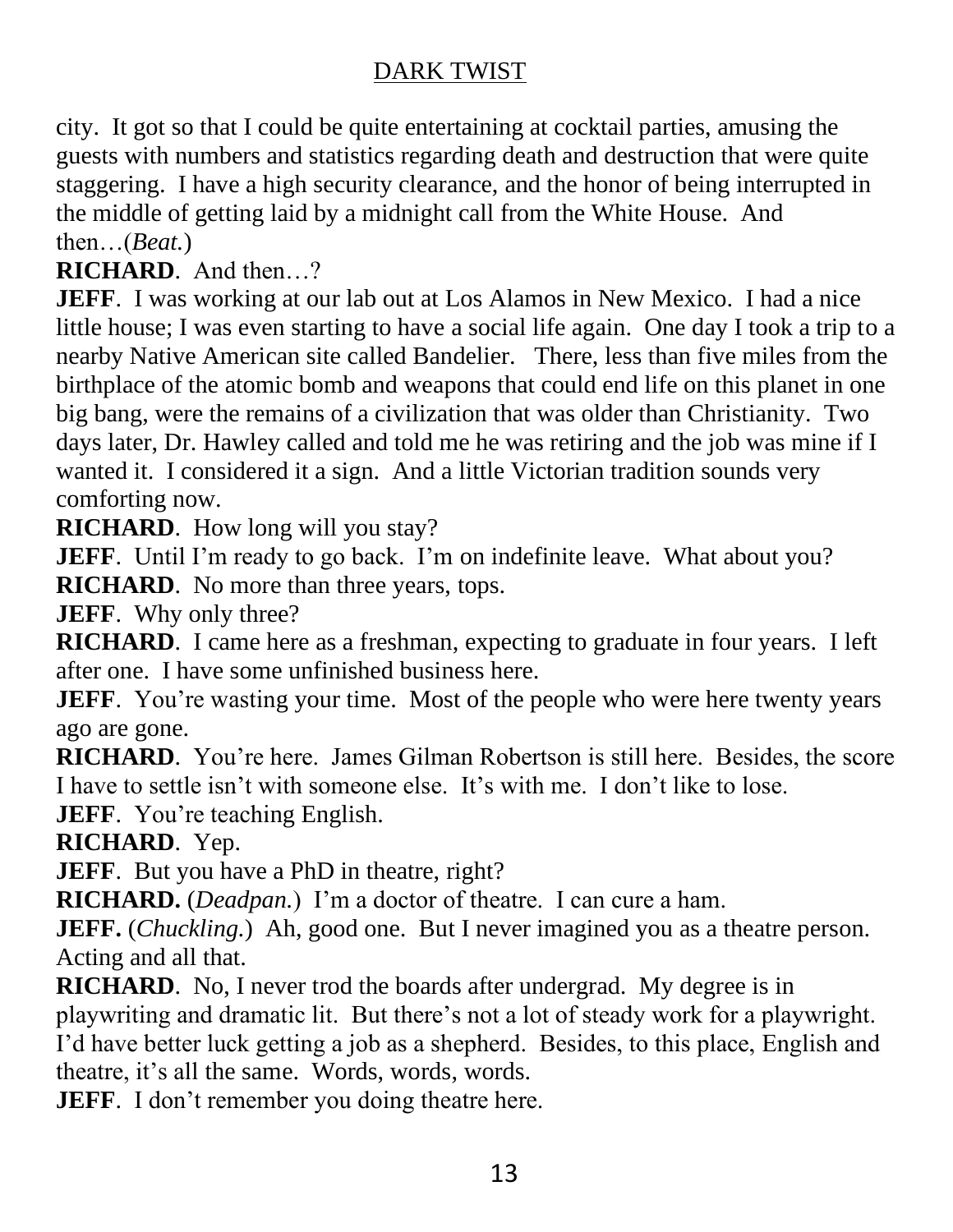**RICHARD**. I didn't. But I love to read and write. That's all I needed. I'm not the scientific kind. There's more to things than what can be explained in purely scientific terms. I like to explore not only how we communicate, but why. **JEFF.** That's a good reason, I suppose.

**RICHARD.** I always thought you'd be an artist. You played the piano. I remember walking in on you practicing. Do you still play?

**JEFF.** Every now and then.

**RICHARD**. You gave up a career as the next Vladimir Horowitz?

**JEFF**. I was closer to the guy with a tip jar in an airport lounge.

**RICHARD.** So why, besides Dr. Hawley, did you trade that for the lab?

**JEFF**. It's concrete. In science, we deal with facts. Either something is true or false.

**RICHARD**. A world of absolutes. In my world of theatre, there are none. Or at least we like to think so. When did you last teach in a classroom?

**JEFF.** Grad school.

**RICHARD**. This will be different. High school is nothing like college. Trust me. **JEFF**. How do you teach?

**RICHARD.** Forty percent out of a textbook, forty percent improvisation, and ten percent crowd control.

**JEFF.** You left out ten percent.

**RICHARD.** No, that's up to the kids. They have to do some of it on their own. If they expect it all to be delivered on a platter, they're in for a bit of a shock.

**JEFF**. Okay. Show me.

**RICHARD**. Huh?

**JEFF**. Teach me something. (*Jeff goes to one of the desks, sits, and slouches like a disconsolate student. Stoner voice.*) So, uh, Doc, why do we gotta learn this stuff? (*Richard grins, then goes to the blackboard, picks up the eraser, and tosses it to Jeff. He is caught off guard so he bobbles it but catches it.*)

**RICHARD.** (*In teacher mode.*) What just happened?

**JEFF**. Huh?

**RICHARD**. C'mon, Mr. Arnold. What just happened?

**JEFF.** You threw an eraser at me and I caught it.

**RICHARD.** That's right. But how did you catch it? Can you describe the process that your brain went through in the instant that your eyes saw the eraser hurtling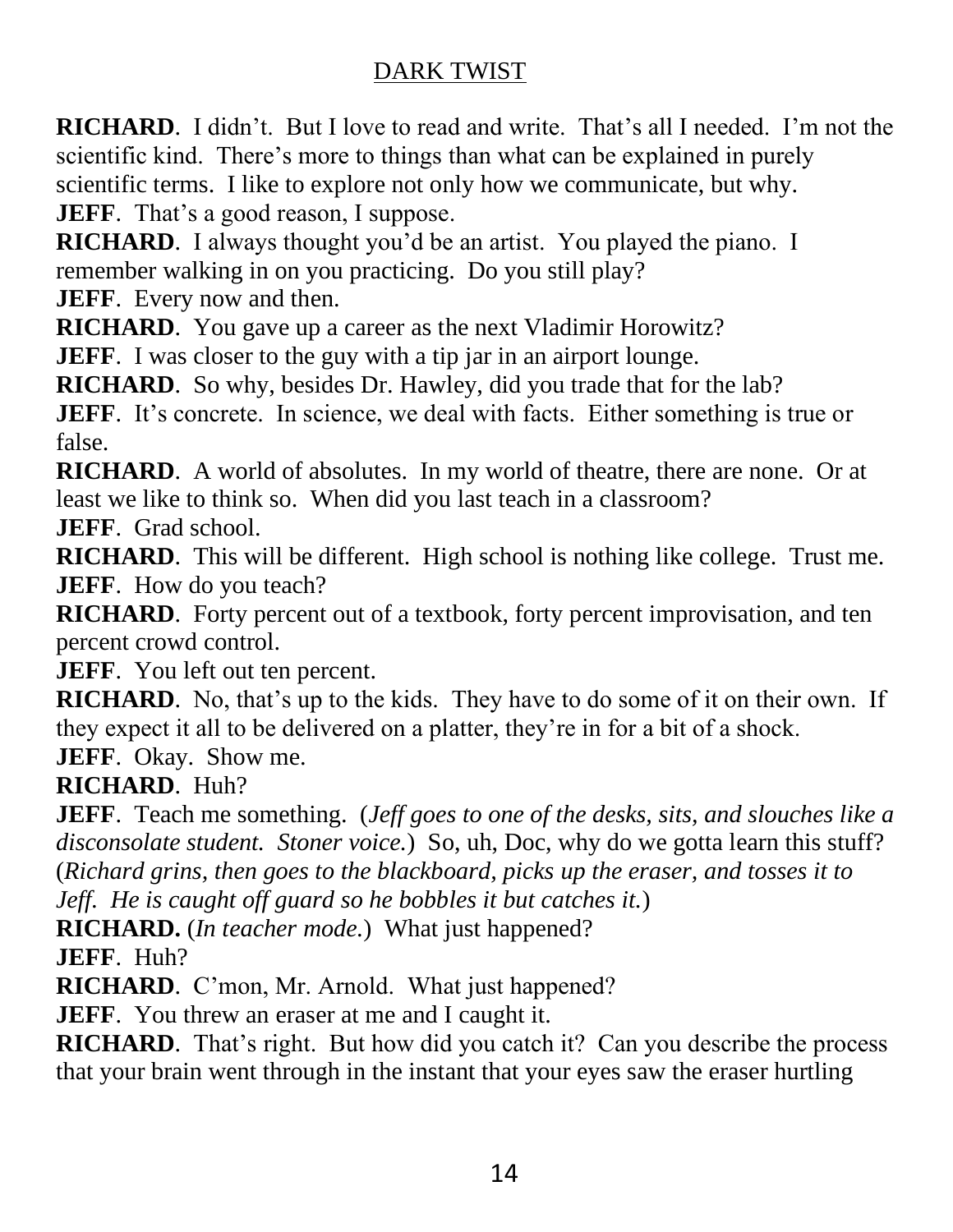toward you and sent the signal to your brain, and engaged the muscles in a coordinated series of movements to snatch the object out of the air?

**JEFF.** It was a reflexive –

**RICHARD**. Stay in character.

**JEFF**. I dunno.

**RICHARD**. Well, class, we're going to find out. We're going to examine in great detail one of the deepest mysteries of mankind: the human brain's extraordinary ability to learn patterns to the degree that it requires no conscious effort to do something very complicated. Does a wide receiver think about every move he makes while catching a pass and running for a touchdown as the crowd goes wild? Does a dancer think of her every move while dancing Swan Lake? Of course not. The conscious mind would be so inundated with traffic control and instructions that the simple act of walking upstairs would render us blithering idiots. Well, language is like that. It's something that we hope by this stage in life would require little conscious effort. (*Richard goes over to Jeff and without warning raps him on the head with his knuckles.*)

**JEFF**. Shit! What'd you do that for?

**RICHARD.** Proves my point. Your reaction was reflexive. Up until that very moment, you had no idea you were going to say "shit." You used language the same way you used your muscles in catching that eraser. When the stimulus was there, you reacted.

**JEFF**. That hurt.

**RICHARD**. Got your attention, though, didn't it, Mr. Arnold? So, we are going to explore the English language. Bring it out from the deep, dark world of the unconscious and into the bright light of day where we can explore all the complexities and nooks and crannies that make the written word and creative expression the one thing that separates humanity from all other forms of life. We may even read The Great Gatsby. (*Beat. Back to himself.*) How was that? **JEFF.** A novel approach.

**RICHARD**. Ah, good one.

**JEFF**. If you conk some kid on the head every day, you might get somewhere. Words like "stimulus" and "reflexive" might throw them off.

**RICHARD.** Dictionaries are a wonderful resource. How will you teach? **JEFF**. I doubt I'll be conking my students on the head, even if it's teaching Newton's laws.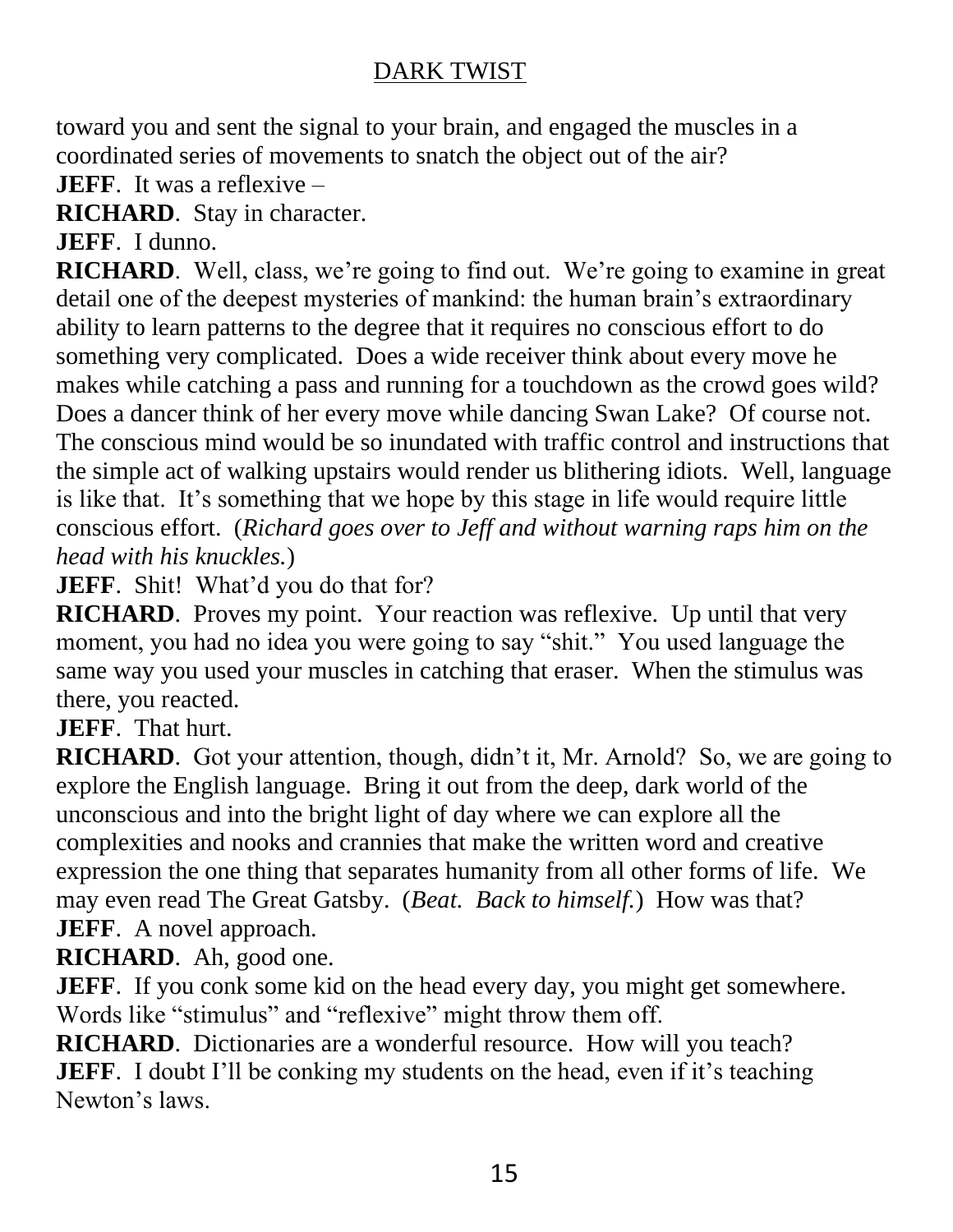**RICHARD.** For every action there is an opposite and equal reaction. English and Physics aren't that far apart after all.

**JEFF.** Remember the best part of Dr. Hawley's class?

**RICHARD**. I never had him. Earth Science with the stoner.

**JEFF**. He taught in such a way that you'd think he was discovering it for the first time. He must have taught the same stuff over and over for forty years, but it never got stale. He was like a kid exploring in the woods, and it was contagious. I got the same feeling of wonderment. Science was never cold and distant. It was like life itself.

**RICHARD**. So is theatre. We're not so different, you and I. (*Richard opens the desk drawer and pulls out the contents. paper clips, a pen, perhaps.*) So, last night at the cocktail party you mentioned you were divorced.

**JEFF**. Yes.

**RICHARD**. I'm sorry.

**JEFF.** (*Shrug.*) It's for the best for both of us.

**RICHARD**. How'd you meet her?

**JEFF**. I hit her car with my car.

**RICHARD**. Met by accident, huh.

**JEFF**. Ah, good one. I was pulling out of an alley. My view was blocked by a truck. I thought I was in the clear, but I didn't see her coming and took out about two feet of her right front fender. I only broke my turn signal. I still got cited. We exchanged information about insurance, and one thing led to another, and …

**RICHARD**. How long were you married?

**JEFF**. Four years.

**RICHARD**. Kids?

**JEFF**. No.

**RICHARD**. Can I ask what happened?

**JEFF**. I came out.

**RICHARD**. Oh. That must have been awkward. You were, what…?

**JEFF**. Thirty. She said she knew it all along and she didn't want me to keep up the appearances for just her sake. We're still very close.

**RICHARD**. Where is she now?

**JEFF**. Santa Barbara.

**RICHARD**. Are you seeing anyone?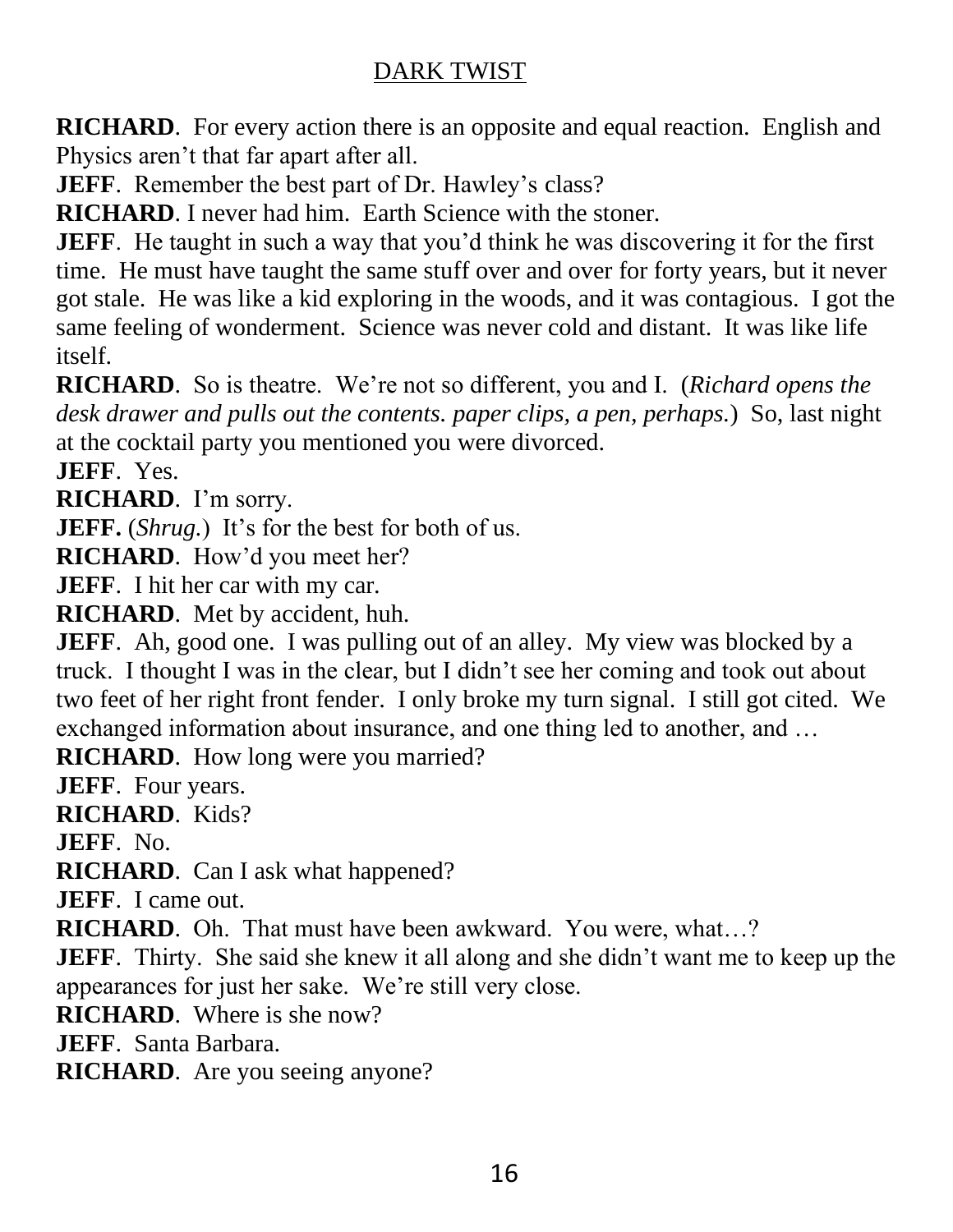**JEFF**. No. I'm not into the scene, if that's what they still call it. A few dates, nothing more than that. (*Beat.*) You said you were very aware that you were gay when you were here.

**RICHARD.** Uh huh. Why do you think I went out for the swim team? How else was I going to see Sam Collier practically naked?

**JEFF**. Sam Collier…

**RICHARD**. The body of Adonis, the face of an angel, and unbearably shy. Hardly said a word in class, never joined in the bull sessions, practically invisible. And yet when he stood on the starting block in that Speedo… (*Beat as he remembers.*) Oh, I had it bad for him.

**JEFF.** Of course, you never told him.

**RICHARD**. Oh, God no. I didn't really come out until senior year in high school when I took my boyfriend Joel to the prom. My school was so into promoting diversity that they basically bribed us into doing it.

**JEFF**. Bribed?

**RICHARD**. They paid for the limo and the tuxes. We tried to get them to pick up the tab for the night at the Holiday Inn, but they said that was a bridge too far. **JEFF**. So, you had a long-term relationship.

**RICHARD**. Not with Joel. He went his way, I went mine. But in college I met Adam, and we were together for fifteen years.

**JEFF.** But it's over now.

**RICHARD**. He died last summer.

**JEFF.** Oh, damn, Richard, I'm sorry.

**RICHARD**. Thank you. We'd separated a few years before. It's all… (*Richard pulls out another drawer. It is broken; the bottom is falling out. He pulls it out and puts it on top, and begins to take it apart.*) Look at this. It's falling apart. **JEFF.** It's been here since we were here.

**RICHARD**. I remember. (*Richard pulls out the other drawer, which is also fragile. Jeff goes over to one of the entry arches.*)

**JEFF**. So, where is he?

**RICHARD**. Nothing to be done.

**JEFF**. What?

**RICHARD.** Sorry, occupational hazard. "Nothing to be done" is the first line of Waiting for Godot by Samuel Beckett. He said he would be here as soon as the department chairs meeting was over.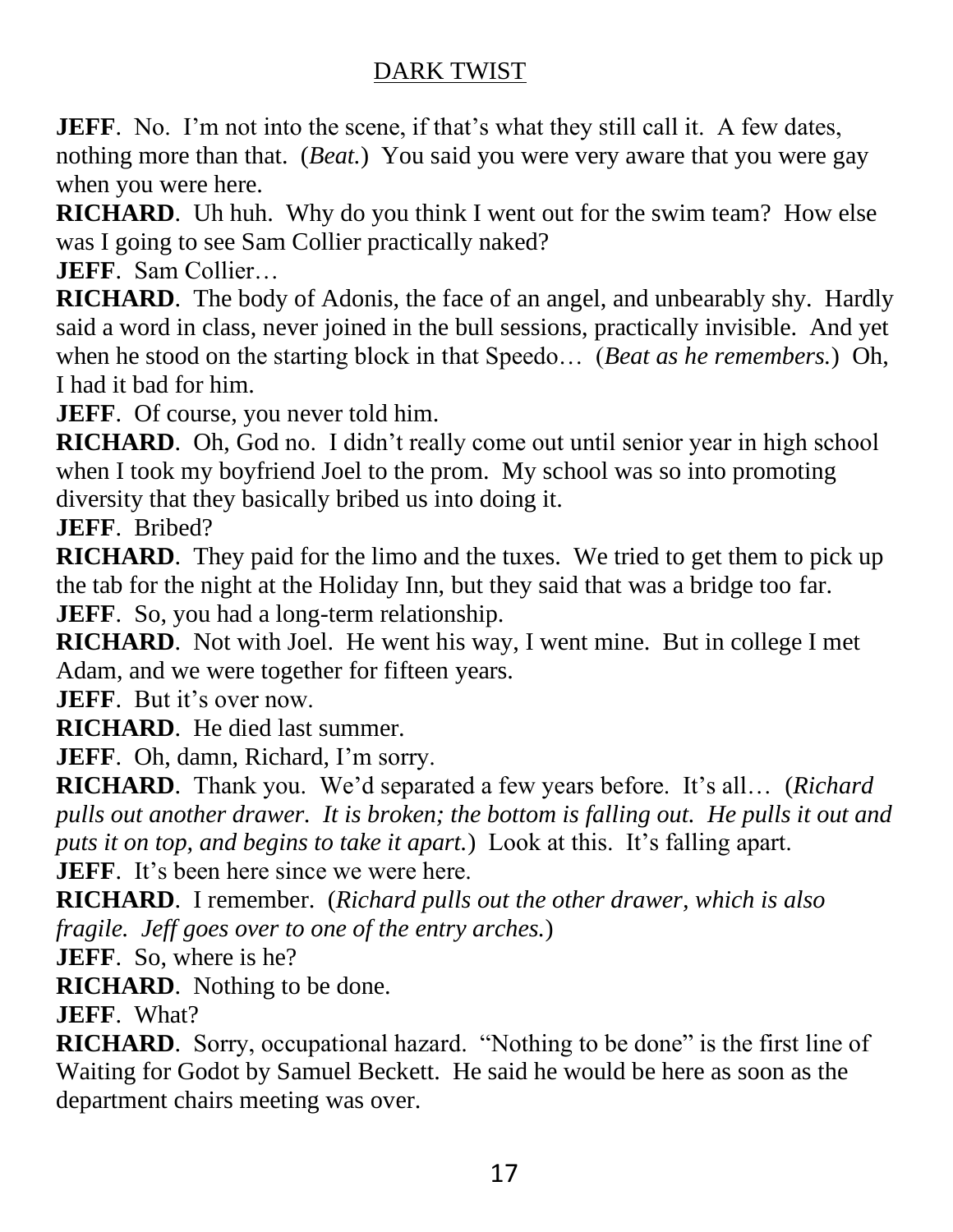**JEFF**. Who, Godot?

**RICHARD**. Ah, good one.

**JEFF.** He still smokes the same pipe, the same pipe tobacco.

**RICHARD**. Dark Twist.

**JEFF**. Dark Twist?

**RICHARD**. The tobacco. It's called Dark Twist.

**JEFF**. Odd name for a tobacco. (*Beat.*) I thought I was going to pass out when I saw him again. He looks exactly the same, that preserved-in-amber look, not a hair out of place. He still does that little throat-clearing bit when he's trying to sound philosophical. "Ahem." He scares me. I'm glad he's not my department chair. **RICHARD.** He's dean of faculty now. I knew him long before I came here as a student. He used to run the recreation program up at the lake where we spent our summers. As I grew up, my parents got to know him and St. Edmund's. When it came time to apply, he pulled some strings and got me in. He wasn't too happy that I left after one year. It reflected poorly on him. (*Jeff looks at one of the plaques.*) **JEFF.** There he is: James Gilman Robertson, Senior Prefect. You must have had an interesting interview last spring.

**RICHARD**. The headmaster did it. But he must have had a say in hiring me, though. He wrote me after the contracts were sent out. Very nice but very distant; his signature looked like he didn't like touching the paper.

**JEFF.** He was very nice at the party last night.

**RICHARD**. Oh, he always is, come to think of it. He insisted I call him Jim now. "We're colleagues." And always in control. In all the years you were here, did you ever hear him raise his voice in anger?

**JEFF.** No. Maybe that's why he scares me.

**RICHARD**. He is the shining example of what Holy Ned stands for. He is the essence of prep. He'll probably be buried here in his letter sweater with a tin of Dark Twist at his side. (*Richard has taken the drawer apart and laid the pieces on the desk in neat piles.*) Look, it's put together without glue. It's like one of those Chinese puzzles.

**JEFF**. It's an old piece of furniture. (*Richard pulls out another drawer. It is empty and he begins to take it apart.*) What's your best memory of this place? **RICHARD**. I have none.

**JEFF**. You must. Somewhere.

**RICHARD**. Okay, I suppose.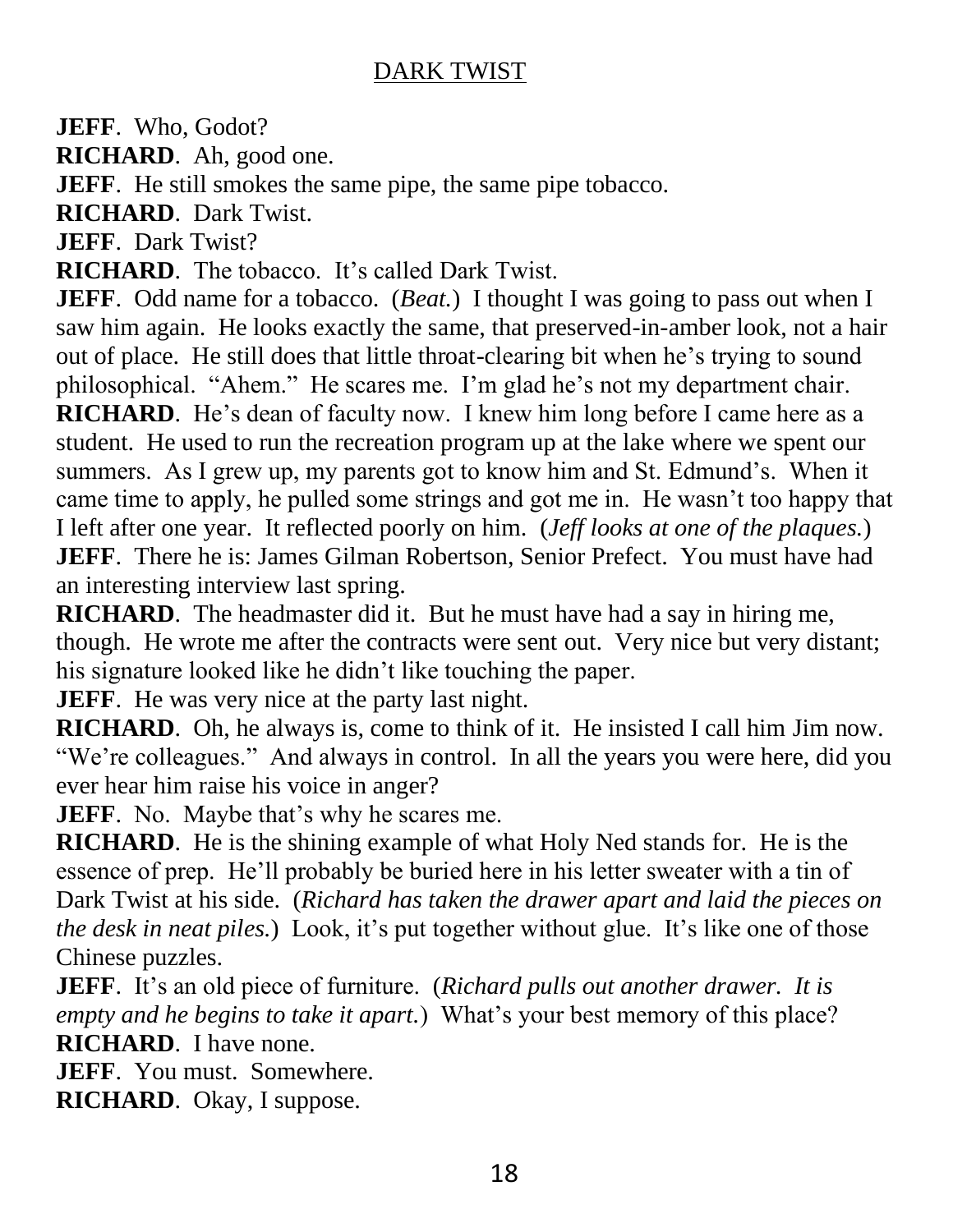**JEFF**. What, then? **RICHARD**. Sleeping.

**JEFF**. Why?

**RICHARD**. Because I was away from here. I can still remember some of the dreams I had. I would be home with friends or even back at my old school. I recalled those dreams as a way finding new dreams. I used to write them down. A couple of months ago I came across the journal we used to keep for English class. We were supposed to write down our thoughts, anything, really. After reading some of the entries, I almost cancelled the contract.

**JEFF.** What was so horrible?

**RICHARD**. That's just it; it wasn't the terror; it was the sameness. Waking up each morning was drudgery, and going through the daily grind was torture. Ah, but sleep. It was my escape, and I cherished every moment, every chance, and the dreams, even if I didn't remember them, were a way to someplace else. On Saturdays I could actually leave the campus and wander down to the little village and poke through the shops. (*Assumes a down-East accent.*) I even took on a local accent so folks wouldn't think I was from someplace else, ayah. (*Back to normal voice.*) But in town I would be away from here. But every time, around the corner would come a herd of guys from here, and the spell was broken. I was Little Dickie and the world would tighten up and I had to find some other means of escape.

**JEFF.** If it wasn't you, it was someone else.

**RICHARD**. I'm sure they did after I left. (*Beat.*)

**JEFF.** Yes. You never broke any of the rules. You never smoked or drank or got stoned.

**RICHARD**. Are you kidding? I didn't even jerk off. Well, not a lot. I just broke one rule and it had nothing to do with cigarettes or liquor or controlled substances. **JEFF**. What rule?

**RICHARD**. I was from Ohio.

**JEFF**. Well, then, maybe it was good you left, then. You wouldn't have been pulled in.

**RICHARD**. Uh, we have pot in Ohio.

**JEFF**. But at the concentration here? I doubt it. My last two years I was constantly high. So, if you didn't do any of the diversions, what did you do when you weren't sleeping or wandering through the village?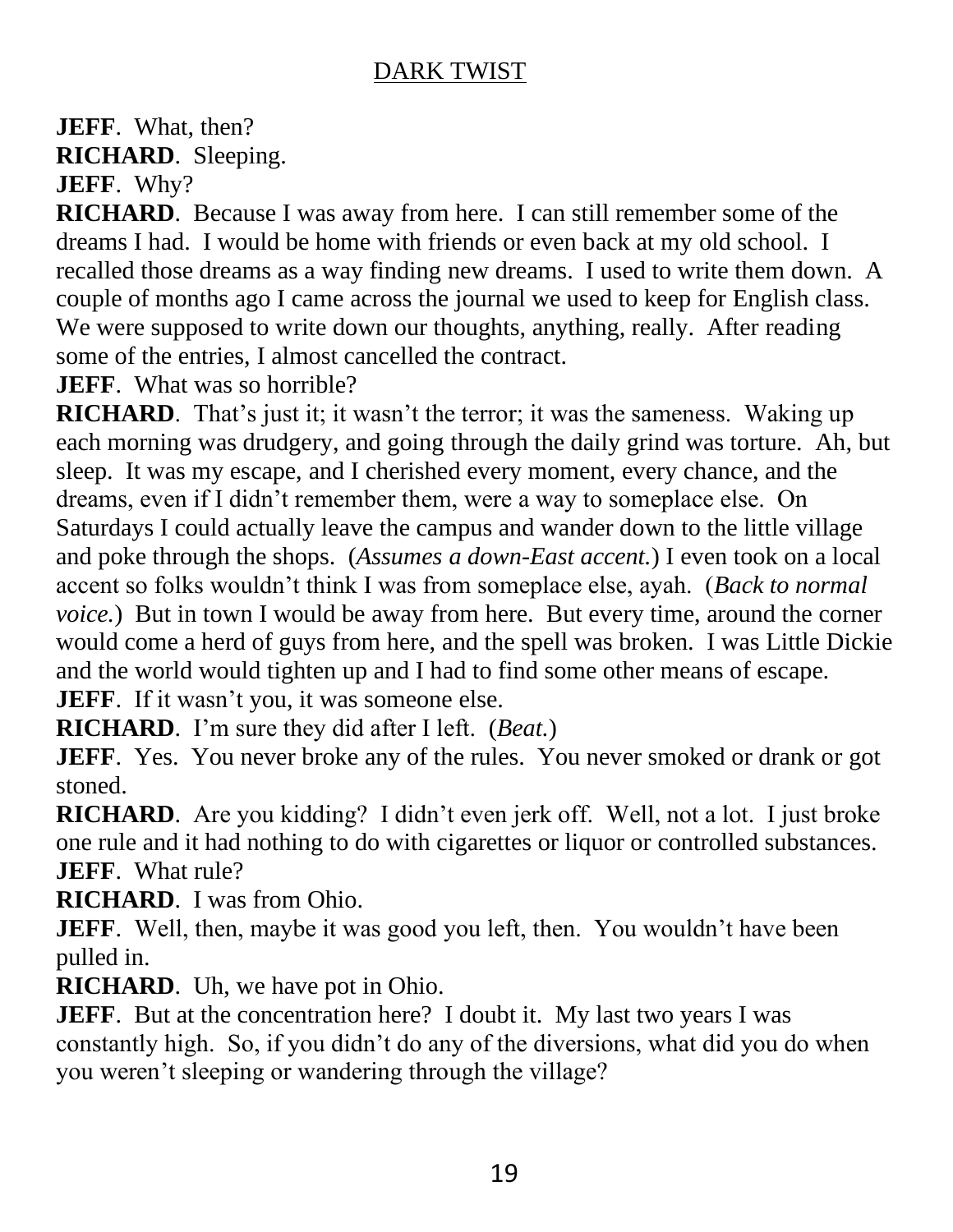**RICHARD**. I inherited my dad's vinyl collection of classic rock albums from the 1960's. Every album by the Beatles, the Stones, the Who; you name it, I had it, and I played it. Simon and Garfunkel. Jefferson Airplane. This place ruined Sergeant Pepper's for me. I can't hear it without thinking of living in Ankrom Hall. It took me a whole year after I went home to purge the stench of stale piss and dustencrusted dormitory floor wax from the sense memory of listening to the White Album.

**JEFF**. What was it like going back home? (*Richard has now disassembled the second drawer and neatly stacked the pieces. He looks at the other drawers.*)

**RICHARD.** Like I never left. My old friends were still there. They said nothing about me being gone; it was like they knew what I went through. I had to go to summer school to make up for flunking out of here, but it was worth it. That summer I took drivers ed, got my license, and got a cherry-red used Mustang convertible. My grades were good, I made friends with the teachers, I lettered three years on the swim team, and gave the graduation speech for my class. I even got involved in political activism.

**JEFF.** (*Impressed.*) Wow. You really blossomed.

**RICHARD**. Well, I can't take all the credit. That was Joel.

**JEFF**. How did you meet?

**RICHARD**. He'd joined my class the year I was here. When I got back, he was pretty much the focal point of social activism for the whole school. He signed me up to work on a local campaign the first day of school as well as recruit me for the swim team.

**JEFF**. Sounds like a real mover and shaker.

**RICHARD**. Well, it didn't hurt that he was handsome, a great smile, and had this muscular swagger that generated an air of utmost confidence without being an asshole about it.

**JEFF.** Unlike so many of the guys here.

**RICHARD**. Exactly.

**JEFF**. So, you started seeing each other...?

**RICHARD**. Oh, God, no. I had no idea he was gay, and I sure didn't tell him I was. We were just best buddies.

**JEFF.** So, how did you end up as boyfriends?

**RICHARD**. He got me a job the next summer working with this day camp program for special-needs kids called Camp Able. We were swim coaches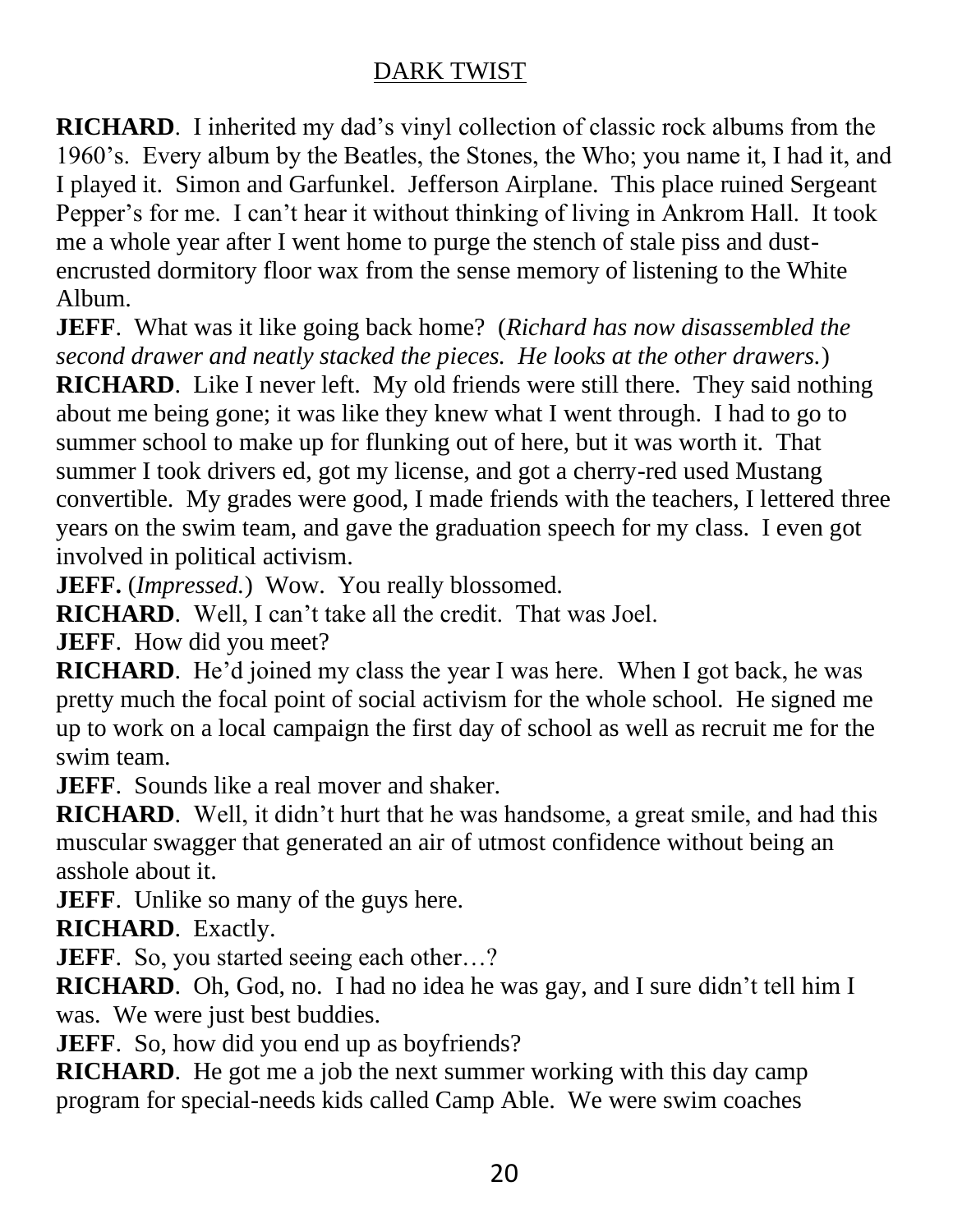together. When it was over in August, there was a picnic for the staff, and afterward he and I walked home. When we got to his house, he gave me a hug and said thanks for everything this summer, and…

**JEFF**. And…?

**RICHARD**. He kissed me, and I kissed him back, and… (*Beat as he remembers the moment fondly.*) Anyway. That would never have happened here. **JEFF.** You don't know that.

**RICHARD**. Yeah, I'm pretty sure I wouldn't have had a Mustang convertible or a boyfriend if I'd stuck around.

**JEFF.** Probably not. But you must have some good memories of this place. It wasn't all hell. (*Beat.*)

**RICHARD**. No. It wasn't.

**JEFF**. Good.

**RICHARD**. I learned a few things about myself.

**JEFF**. Such as?

**RICHARD**. I could write. Pretty good at it, too.

**JEFF**. Okay, good.

**RICHARD**. I am gay. I mean, I knew it before I knew about all the sex, but here it was pretty much locked in.

**JEFF.** At least you admitted it.

**RICHARD.** And I knew that if I could survive here, I could make it just about anywhere.

**JEFF.** As the saying goes, that which does not kill you...

**RICHARD**. Yeah, well. (*Beat.*) So, what's your best memory of here? (*Beat as Jeff mulls it over.*)

**JEFF.** I lost my virginity here.

**RICHARD.** Now we're getting somewhere. How?

**JEFF**. That's private.

**RICHARD**. Ah, no. Play by the rules. You brought it up, you spill those guts.

**JEFF.** Rules? This is some sort of game all of a sudden?

**RICHARD.** Sure, why not? To Tell the Truth. We ask each other questions and promise not to hold anything back.

**JEFF**. What if we do?

**RICHARD**. Oh, for Christ's sake. All right. Remember when we got here, like the first day, we had to sign a piece of paper that said we would not lie, cheat, or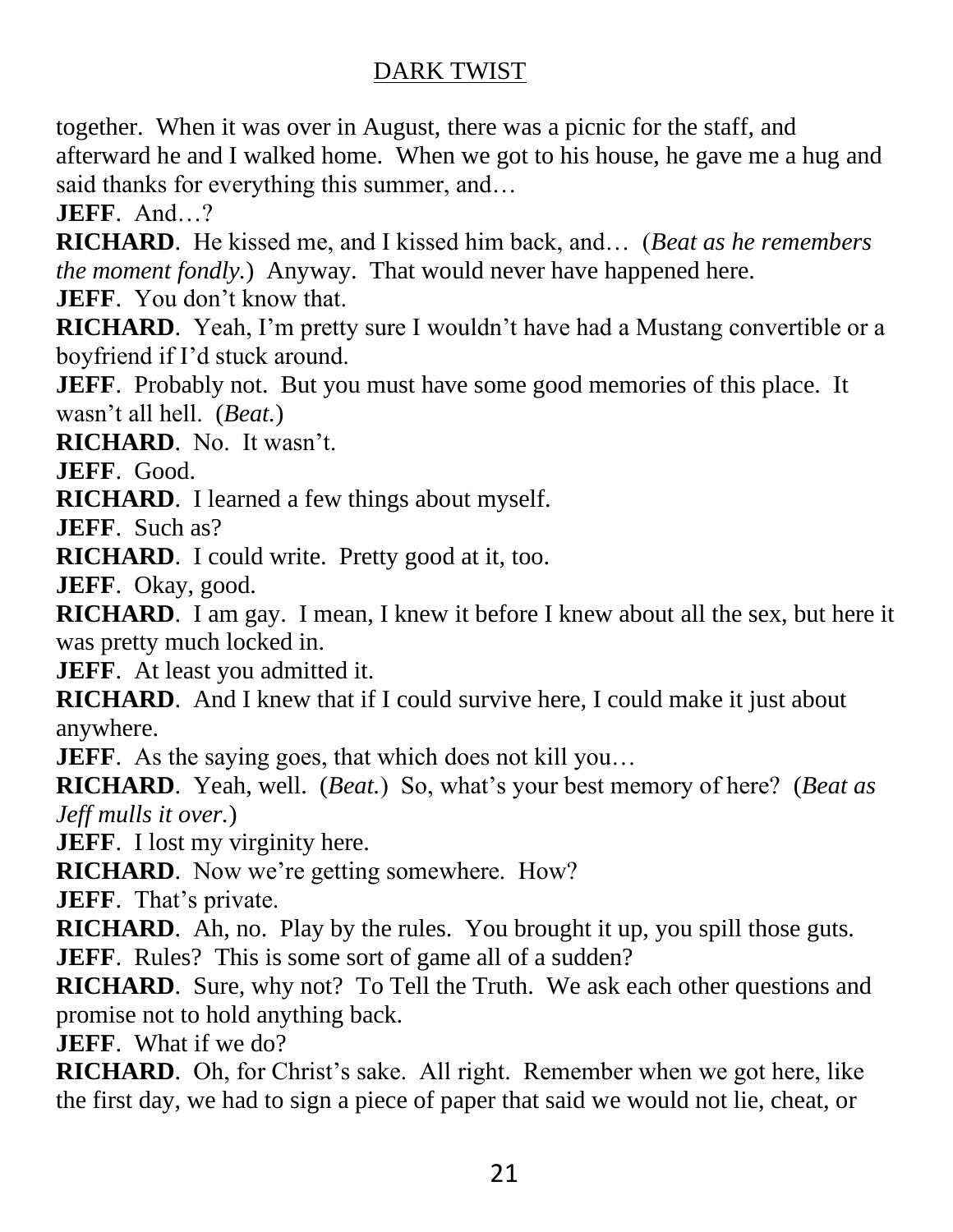plagiarize, and that any work we did was honest and true and loyal and all that stuff?

**JEFF**. The Pledge. We had to write "Pledge" on every piece we submitted.

**RICHARD**. It's still in force.

**JEFF**. Oh, come on.

**RICHARD**. What are you afraid of?

**JEFF**. Nothing.

**RICHARD**. Then pledge.

**JEFF.** I don't want to play this game.

**RICHARD**. You started it.

**JEFF**. Then I can stop it.

**RICHARD**. Pledge.

**JEFF.** C'mon, let's talk about something else.

**RICHARD**. Pledge.

**JEFF.** Where the hell is Jim?

**RICHARD**. Jeff. Pledge.

**JEFF**. Fuck you. (*Jeff starts to leave but Richard jumps in front of him, blocking his way and waving a piece of one of the drawers at him like a sword.*)

**RICHARD**. Pledge.

**JEFF**. Fine. Pledge.

**RICHARD**. Let's have it. How'd you lose it?

**JEFF**. I had sex.

**RICHARD**. Ah, good one. Who with?

**JEFF**. One question at a time. Now I ask you.

**RICHARD**. Says who?

**JEFF**. If you can make up rules, so can I.

**RICHARD**. Fair enough.

**JEFF**. So, how'd you lose yours? Wait, let me guess. Joel.

**RICHARD.** Well, if you already know, what's the point of me telling you?

**JEFF**. I want to hear how.

**RICHARD**. Seriously?

**JEFF**. The question was "how'd you lose it." You've already stipulated to the "who."

**RICHARD**. You should have gone to law school. Okay. It was a beautiful June evening on a bank by a gently-flowing stream beside a field. We brought a blanket,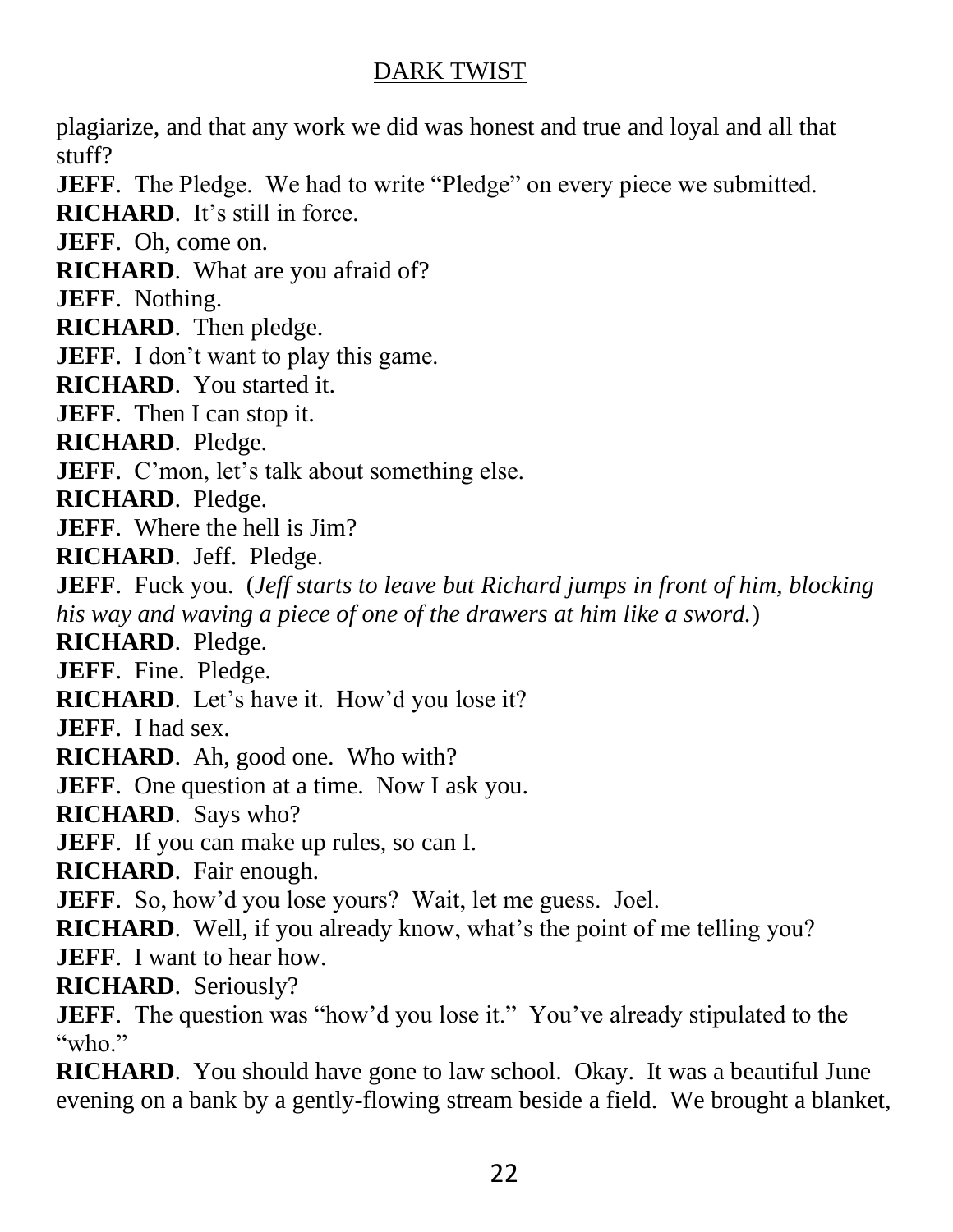we sipped some wine, and began to kiss and make slow and gentle love. I can still hear the water in the brook and see the full moon rising over a distant stand of elm trees.

**JEFF**. Wow, that's romantic.

**RICHARD**. Yeah, the scent of new-mown hay gets me hard every time. Okay, your turn.

**JEFF.** At least you had a view. Mine was in the laundry room.

**RICHARD**. The laundry room here?

**JEFF**. Yep.

**RICHARD**. Who was it?

**JEFF**. Um…

**RICHARD**. Hey, I told you mine. Was it a guy?

**JEFF**. Yes.

**RICHARD**. Now we're getting somewhere. Who?

**JEFF**. Guess.

**RICHARD**. Oh, c'mon. Give me a hint.

**JEFF**. No hints.

**RICHARD**. Just one. That's my new rule.

**JEFF.** Oh, all right. His name has already been mentioned.

**RICHARD.** (*To himself as he thinks.*) His name has already been mentioned. Not Jim…

**JEFF**. No. God, no. (*Richard looks around the room and sees that Jeff is looking at the plaque with Robert Deacon Alexander's name on it. The light comes on.*) **RICHARD**. Deke Alexander?

**JEFF.** (*A whisper.*) Yes.

**RICHARD**. Jesus. Screwing the senior prefect in the laundry room. Whose idea was it?

**JEFF**. You had your one question.

**RICHARD**. No, no, no. C'mon. Whose idea was it?

**JEFF.** His. Mine. Both of us. Around Thanksgiving we were both down there doing our laundry. He showed me his underwear with all these cum stains on them. He said he got them because he was always shooting off, and he wanted to see if I had the same thing on mine, and next thing I know we're on the floor doing it on some ratty old sheet…

**RICHARD**. Wow.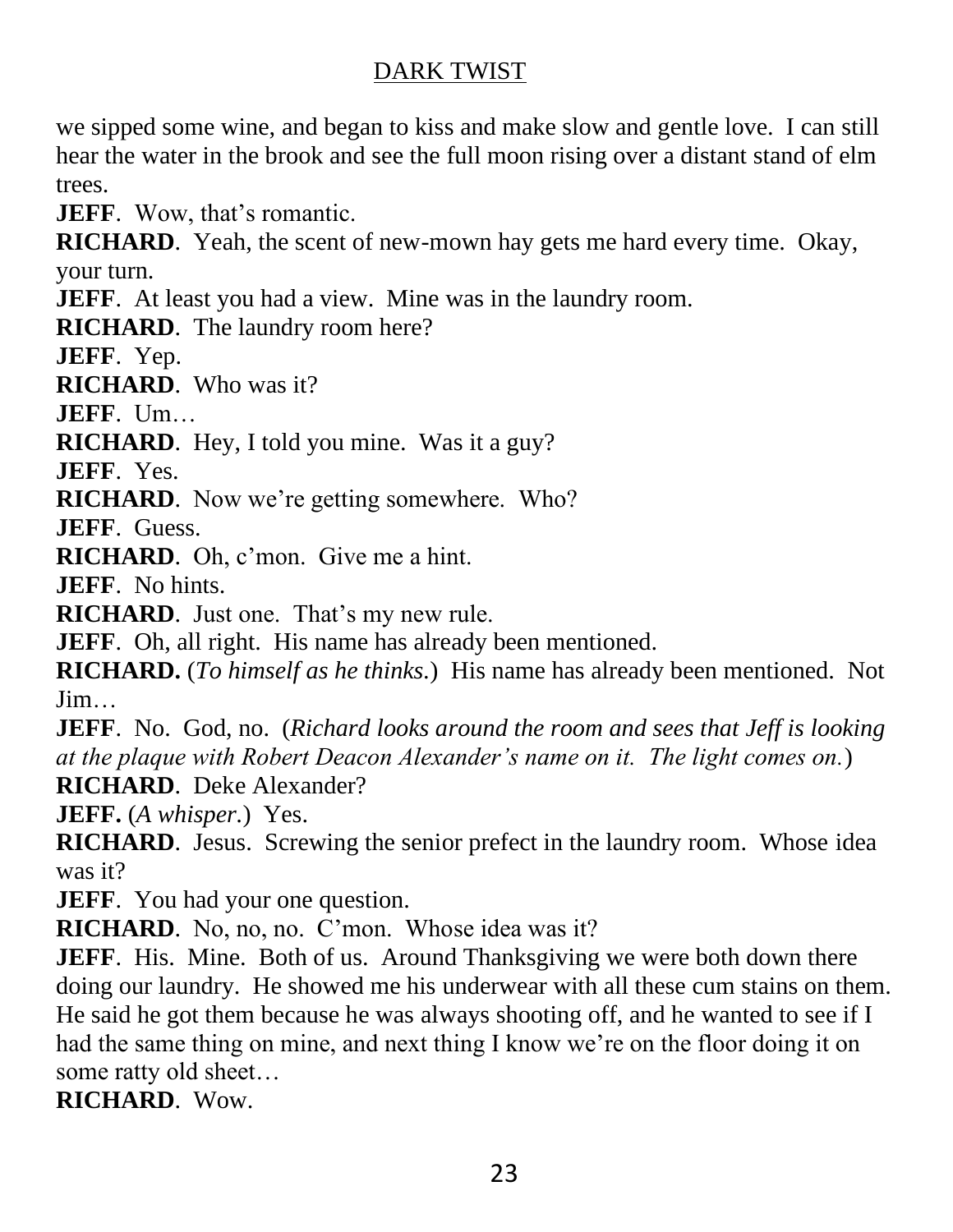**JEFF**. Sorry it wasn't all romantic like you and Joel on the grassy river bank like something out of E.M. Forster.

**RICHARD**. Joel and I did it in the wayback of his dad's SUV. We fucked like two horny teenagers because that's what we were. And so were you and Deke. **JEFF.** You lied about the grassy bank. You broke the pledge.

**RICHARD.** No, we started out on the grassy bank. Mosquitos were eating us alive, so we got in the Suburban. So, why Deke? I mean, he was good-looking and all, but  $-$ 

**JEFF**. With him I was protected. Nobody would pick on me like they did you. **RICHARD**. You were his bitch.

**JEFF.** Today they call it friends with benefits.

**RICHARD**. It was more than just that once.

**JEFF**. The rest of the year. Mainly in his dorm room – the senior prefect had a suite all to himself – but every now and then we got adventurous, like in the gym shower or that empty apartment on the third floor of Ankrom.

**RICHARD**. Jesus.

**JEFF.** It's easy for you to judge, Rich.

**RICHARD**. No, maybe I should have tried it myself. God knows what I went through was worse than getting fucked by a senior. Okay, fair is fair. Ask me anything. Pledge. And I mean it this time.

**JEFF**. What broke you?

**RICHARD**. You mean what made me determined not to come back after freshman year?

**JEFF.** Yes. What was the one thing that sealed it?

**RICHARD.** It wasn't just one thing. It was like a snow field on the side of a mountain. One flake at a time, building up, collecting, coalescing, slowly, until it was piled deep enough that all it took was one more flake and …. Avalanche. **JEFF.** What were the snowflakes?

**RICHARD.** A million of them, starting with the fact that I didn't want to be here in the first place. It wasn't my idea, but since my brother and sister loved being shipped off to boarding school at fourteen, naturally my parents thought I would too. I was homesick, I was alone, the weather sucked, and of course the bullying. I was the victim of a thousand practical jokes, including the old favorites like water balloons and short-sheeted beds and opening my window in the middle of a snowstorm so I slept on wet sheets and snowdrifts.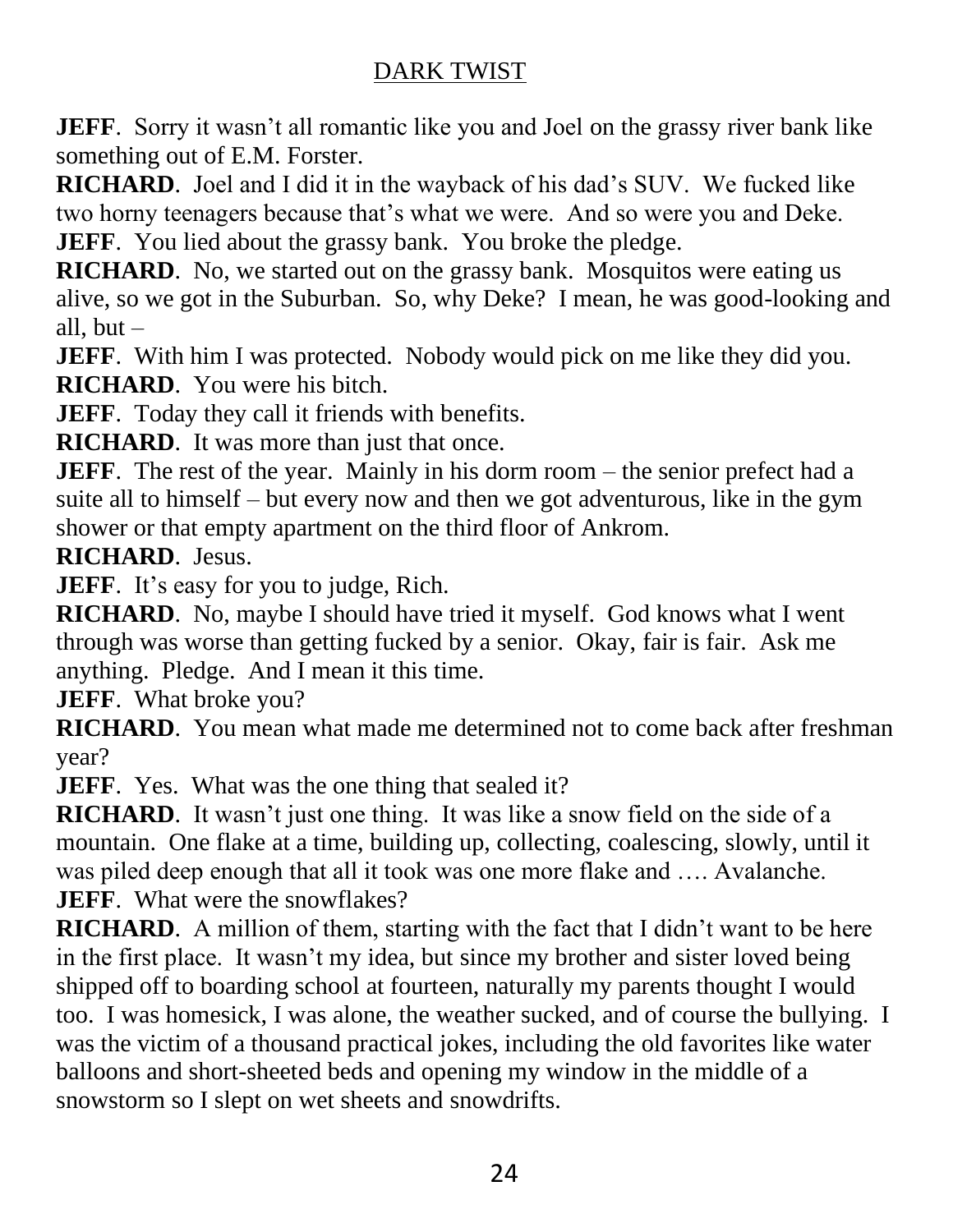**JEFF.** And you did nothing?

**RICHARD**. To react would have been to lose.

**JEFF.** But you did react. Once.

**RICHARD**. Oh, you remember that.

**JEFF**. Chris Martin.

**RICHARD**. Chris Martin. Yeah, that was it. You were there. It was a nice spring  $day -$  the first after that solid gray winter – and a bunch of guys were playing stickball out on the quad. I was on my way to the library. Chris threw the tennis ball and caught me on the back of the head. Everybody laughed because they knew that I would do nothing. For a split second I thought I would do nothing, just keep on walking. But in that split second, the universe shifted. I turned around, picked up the ball, and walked up to him. He had this maddening little smirk on his face, made all the more gross by the cookie crumbs stuck in his braces. He held out his hand and said, "Gimme the ball, Dickie." I smiled, then punched him in the mouth, knocked him down, and to the great surprise of everyone, including me, I beat the ever-loving shit out of him. Unfortunately, Jim – Mr. Robertson – was walking across the quad and saw the whole thing. I spent the next week in detention. I lost. **JEFF.** Chris lost too. He needed a whole new set of braces.

**RICHARD**. If anything, he came out ahead. Since I was the one who started the fight, I was the bully, not him. Oh, I hated myself for reacting.

**JEFF**. So, that was it. The tennis ball was the last snowflake.

**RICHARD**. The week in detention was a blessing. School-sanctioned isolation. **JEFF.** And that was the last we ever saw of you.

**RICHARD.** From then on to the end of the year I was left alone, and when I got on that bus to the airport on June eighth, I never looked back.

**JEFF.** Your parents didn't try to talk you into staying?

**RICHARD**. No, the shrink they sent me to after I got home said it wasn't a good idea. I had already…(*Beat.*)

**JEFF.** You had already what?

**RICHARD**. Take a guess. (*Beat.*)

**JEFF**. Pills? Razor blades?

**RICHARD**. Dunbridge Road is a five-mile straightaway south of my hometown that ends rather abruptly at a cornfield. I was heading towards that cornfield at a hundred miles an hour in the Mustang. Fortunately, the engine blew out before I got there.